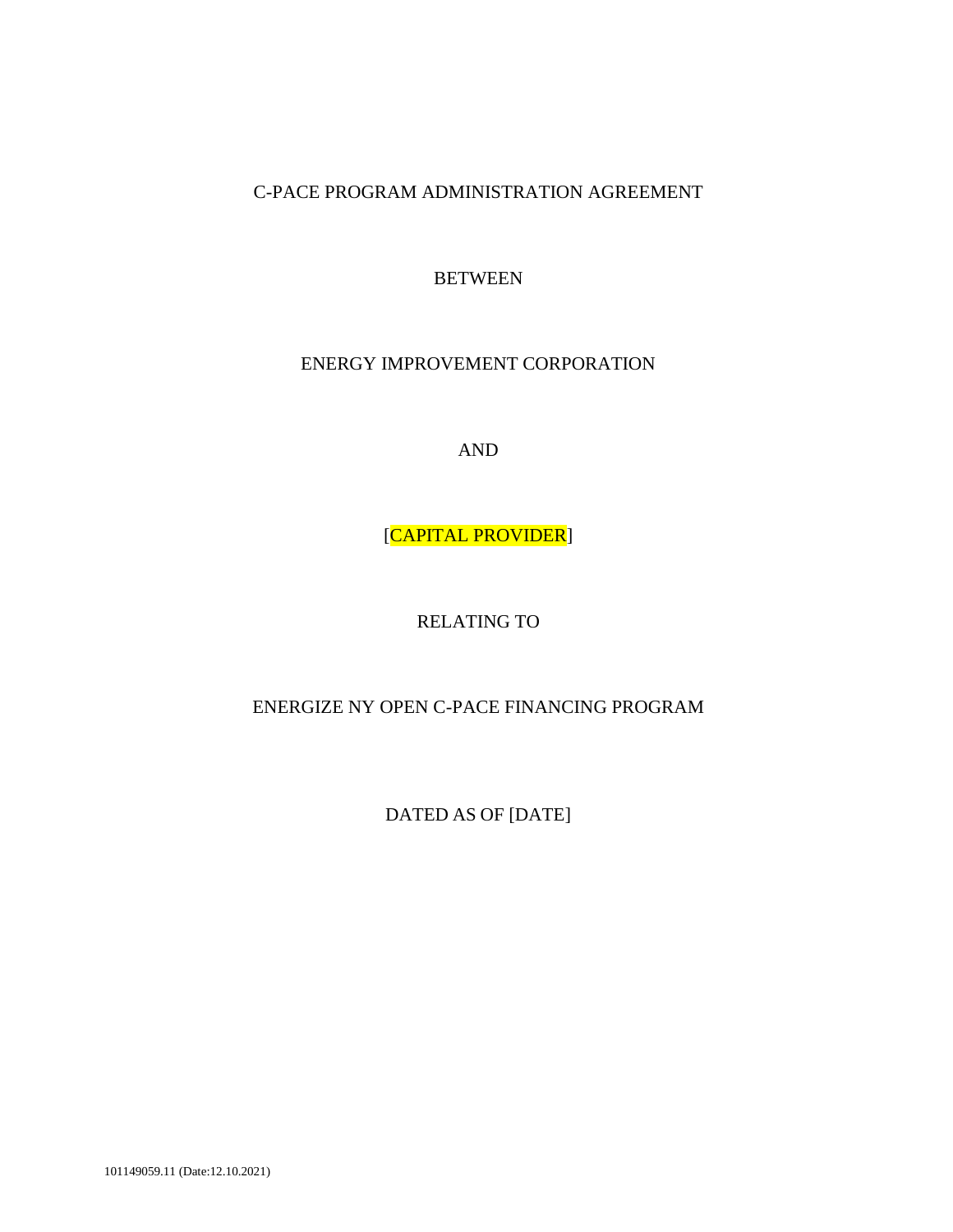### Table of Contents

# Appendix A – Customer Release of Utility Data

Appendix B – Indemnification Provisions

- Exhibit A Form of Certificate of Levy and Lien of Benefit Assessment
- Exhibit B Form of Assignment of Benefit Assessment Lien
- Exhibit C Form of Consent of Mortgage Holders
- Exhibit D List of Authorized Representatives of Capital Provider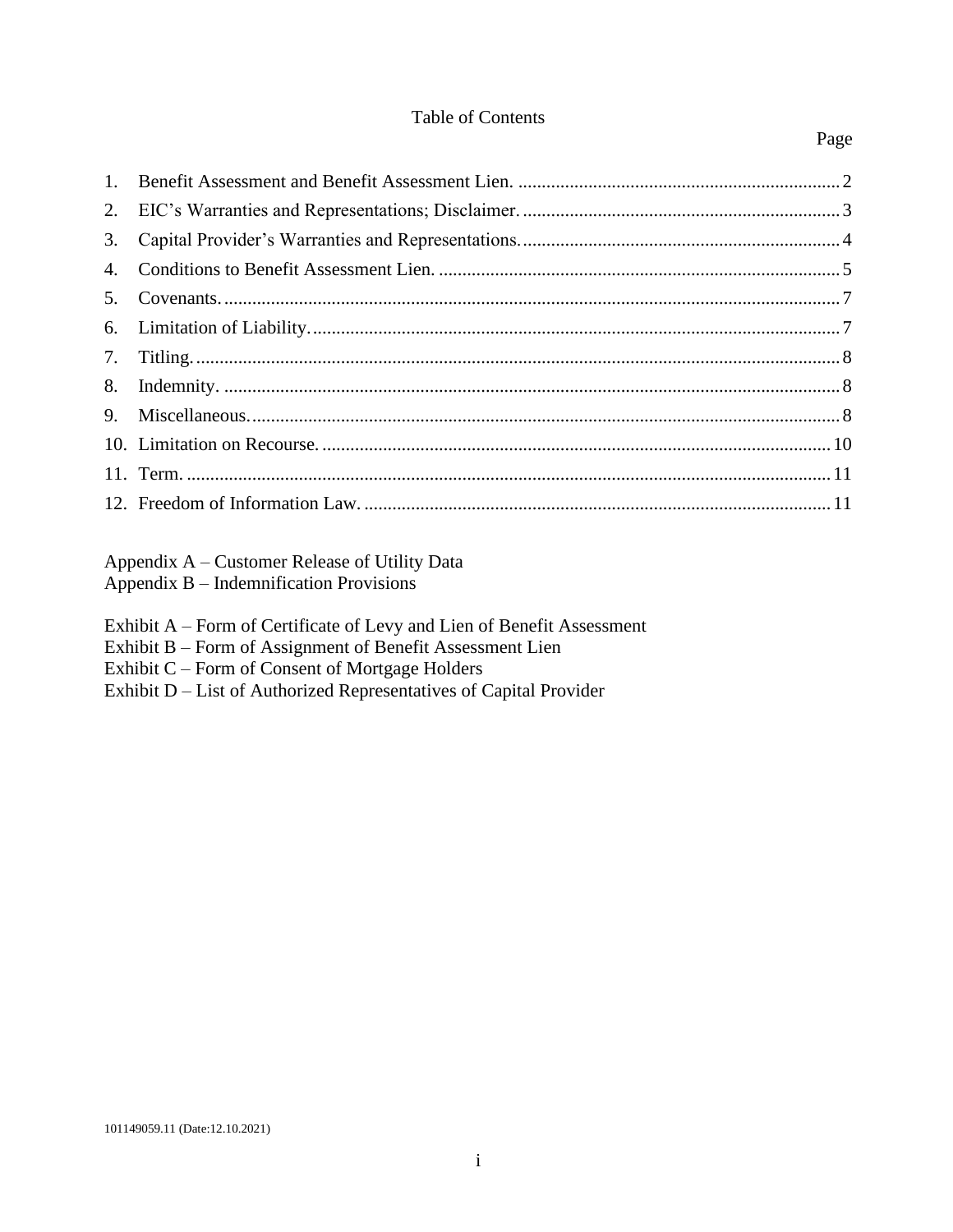#### C-PACE PROGRAM ADMINISTRATION AGREEMENT

THIS C-PACE PROGRAM ADMINISTRATION AGREEMENT (this "**Agreement**") is made as of this [DAY] day of [MONTH], [YEAR], by and between the ENERGY IMPROVEMENT CORPORATION, a Local Development Corporation formed under the laws of the State of New York ("**EIC**"), with an address at 2875 Route 35, Katonah, NY 10536, acting on behalf of the applicable New York municipal corporations that have entered into Municipal Agreements described below (each a "**Municipality**" and, collectively, the "**Municipalities**") and [CAPITAL PROVIDER] (the "**Capital Provider**"). Each of EIC and the Capital Provider are sometimes referred to as a "**Party**" and collectively as the "**Parties**."

#### **BACKGROUND**

WHEREAS, it is the policy of the State of New York (the "**State**") to achieve energy efficiency and renewable energy goals, reduce greenhouse gas emissions and mitigate the effect of global climate change and advance a clean energy economy as provided in Article 5-L of the General Municipal Law, as amended from time to time (the "**Enabling Act**");

WHEREAS, pursuant to the Enabling Act EIC has established the Energize NY Open C-PACE Financing Program ("**Open C-PACE**" or the "**Program**") as a sustainable energy program through which member Municipality may levy charges against qualified property within their geographical boundaries for the purpose of promoting, facilitating and financing clean energy improvements, thereby promoting the public good.

WHEREAS, the Municipalities have (i) adopted a local law (the "**Local Law**") authorizing the provision of financing of certain energy improvements to properties (each a "**Project**" and, collectively, the "**Projects**") through Open C-PACE; and (ii) entered into a Municipal Agreement with EIC (the "**Municipal Agreements**") to authorize EIC to act on its behalf to effectuate Open C-PACE in the Municipality.

WHEREAS, each borrower must be pre-qualified by EIC for financing of its Project under the Program in accordance with the Enabling Act, the Local Law, NYSERDA Guidelines and EIC Guidelines (such guidelines, as may be amended from time to time, collectively, the "**Program Guidelines**").

WHEREAS, in accordance with the requirements of the Program, each borrower will propose to make certain energy improvements to properties, which will be permanently affixed to the such properties and will apply to EIC and the Capital Provider for financing for the applicable Project through a Finance Agreement between such borrower and Capital Provider (each, a "**Finance Agreement**"), which will be secured by a voluntary benefit assessment against the property benefited by such improvements (each, a "**Benefit Assessment**").

WHEREAS, EIC and Capital Provider desire to enter into this Agreement to set forth the terms and conditions pursuant to which the Capital Provider will participate in the Program.

NOW, THEREFORE, the Parties do hereby agree as follows:

#### <span id="page-2-0"></span>**1. Benefit Assessment and Benefit Assessment Lien.**

(a) As soon as practicable but no later than five (5) Business Days after the execution of a Finance Agreement and satisfaction of the conditions in Section [4](#page-5-0) hereof, EIC, on behalf of the applicable Municipality, will levy a Benefit Assessment and file a Certificate of Levy and Lien of Benefit Assessment, in form and substance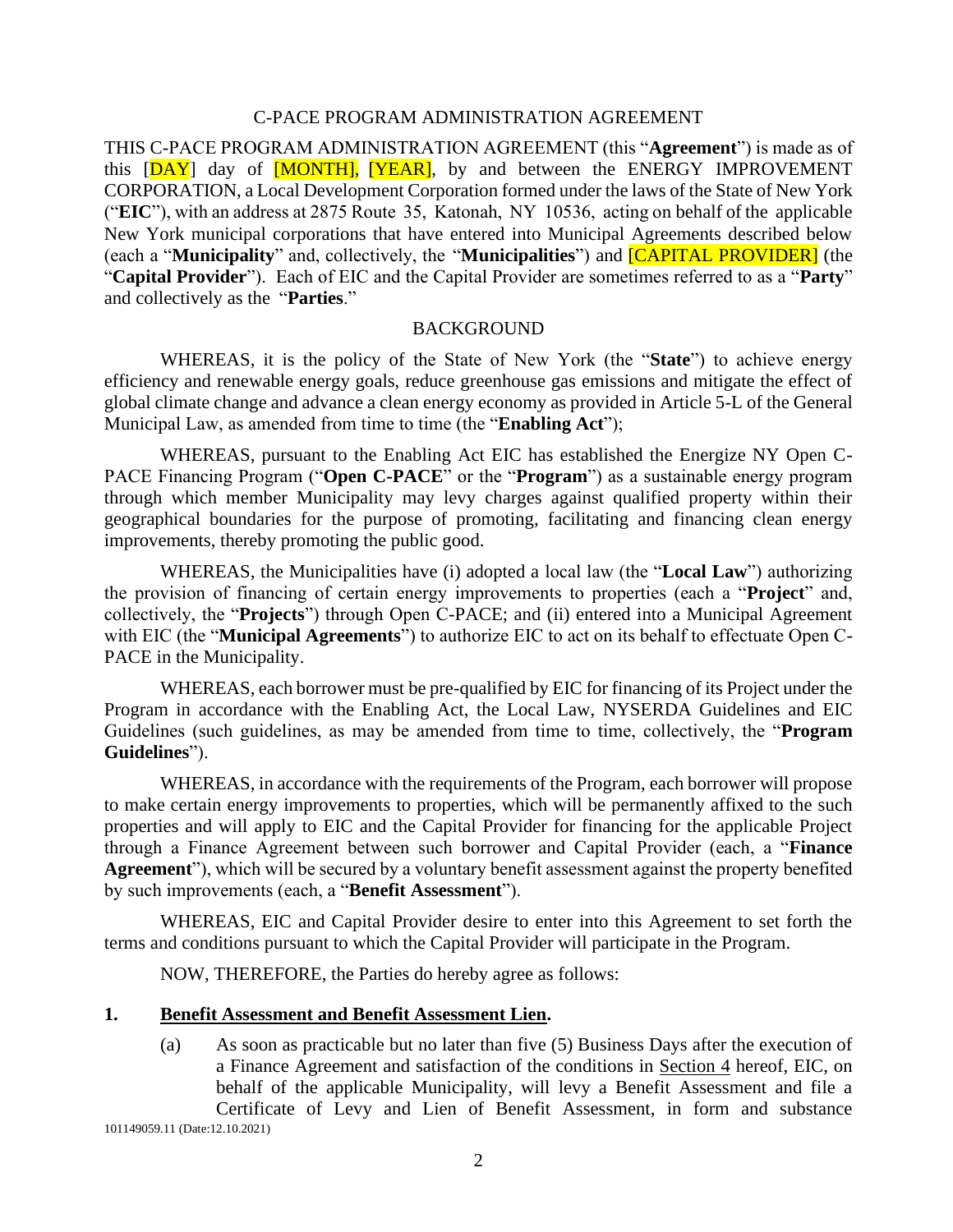substantially similar to Exhibit A (a "**Certificate of Levy**"), as such form may be amended from time to time, evidencing a lien against the applicable property in an amount sufficient to pay the estimated costs of the Project, Finance Agreement and related agreements and any associated costs (including financing costs) which will benefit such Property (the "**Benefit Assessment Lien**"). For the avoidance of doubt, EIC shall not be liable for the recording of the Certificate of Levy on the land records of the Municipality, which recording shall be performed by the County Clerk or other responsible municipal officer in due course, and evidence of which will be supplied by EIC to the Capital Provider promptly upon receipt. As used herein, "**Business Day**" means any day on which EIC is open for business and banks are not required by law to close in New York, New York. The Certificate of Levy shall include a schedule of installment payments (the "**Annual Installment Amounts**") due and payable pursuant to the Benefit Assessment and the Finance Agreement. In addition, EIC, on behalf of the applicable Municipality, shall assign to Capital Provider all powers and rights under the applicable Benefit Assessment Lien by (i) entering into a CPACE Benefit Assessment and Lien Assignment Agreement (the "**Assignment Agreement**") with such Capital Provider and (ii) filing an Assignment of Benefit Assessment Lien, in substantially the form attached hereto as Exhibit B (an "**Assignment of Benefit Assessment Lien**"), as such form may be amended from time to time, on the land records for the Municipality. As used herein, "**Financing Documents**" means, collectively, the Finance Agreement, the Certificate of Levy, the Assignment Agreement, the Assignment of Benefit Assessment Lien, and the Consent(s) of Mortgage Holders, if any, in each case relating to a Benefited Property.

- (b) Capital Provider is responsible for drafting and providing to EIC each completed form of (i) the Certificate of Levy, (ii) the Assignment Agreement, and (iii) the Assignment of Benefit Assessment Lien, in each case for EIC's signature and, in the case of the Certificate of Levy and the Assignment of Benefit Assessment Lien, recording on the land records for the Municipality.
- (c) Upon execution of a Finance Agreement by the Capital Provider and the applicable borrower, the property that is the subject of such Finance Agreement shall be deemed a "**Benefited Property**."

### <span id="page-3-0"></span>**2. EIC's Warranties and Representations; Disclaimer.**

- (a) *Warranties and Representations*. EIC hereby warrants and represents that:
	- (i) EIC is a local development corporation, duly organized under section 1411 of the Not-For-Profit Corporation Law of the State, authorized to implement the Program by arranging financing for the applicable borrower and providing for repayment from monies collected by or on behalf of the applicable Municipality as a Benefit Assessment;
	- (ii) for all purposes of this Agreement, EIC is authorized to act on behalf of the Municipality in levying, recording and assigning the Benefit Assessment Lien, and recording any amendments thereto and the release thereof, and EIC has full power and authority to enter into this Agreement and to carry out the terms and conditions contained herein;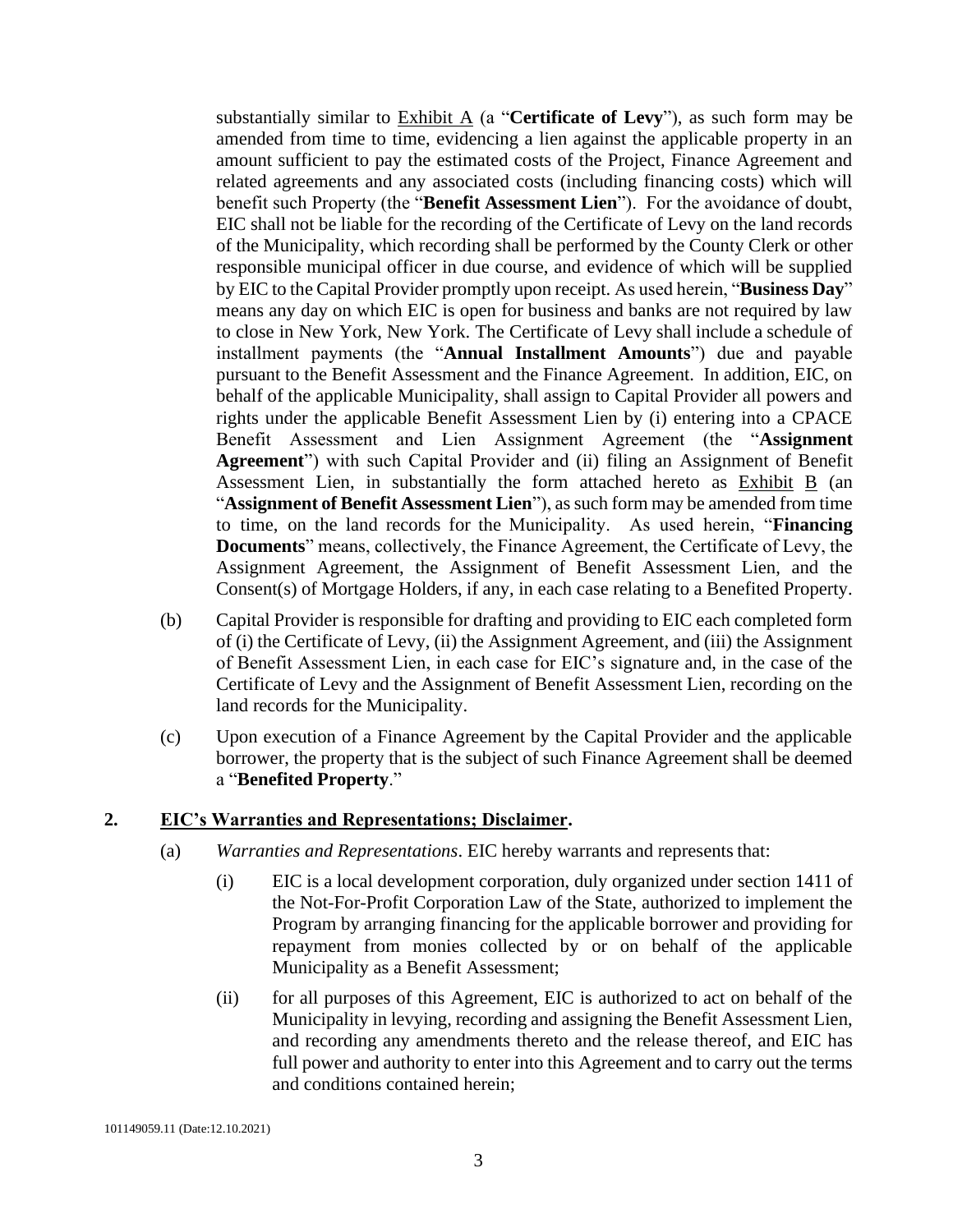- (iii) there is no action, suit or proceeding pending against EIC before or by any court, administrative agency or other governmental authority which brings into question the validity of, or might in any way impair, the execution, delivery or performance by EIC of this Agreement;
- (iv) no approval of, or consent from, any governmental authority is required for the execution, delivery or performance by EIC of this Agreement;
- (v) the execution, delivery and performance by EIC of this Agreement and the transactions contemplated hereby (A) do not contravene any provisions of law applicable to EIC, and (B) do not conflict and are not inconsistent with, and will not result (with or without the giving of notice or passage of time or both) in the breach of or constitute a default or require any consent under any credit agreement, indenture, mortgage, purchase agreement, deed of trust, security agreement, lease, guarantee or other instrument to which EIC is a party, by which EIC may be bound, to which EIC or its property may be subject, the Enabling Act or EIC's bylaws; and
- (vi) this Agreement constitutes the legal, valid and binding obligation of EIC, enforceable against EIC in accordance with its terms, except as limited by applicable bankruptcy, insolvency, reorganization, moratorium or similar laws affecting the enforcement of creditors' rights generally, and by applicable laws (including any applicable common law and equity) and judicial decisions which may affect the remedies provided herein.

# <span id="page-4-0"></span>**3. Capital Provider's Warranties and Representations.**

With respect to this Agreement, Capital provider hereby warrants and represents that effective on the date on which Capital Provider executes this Agreement:

- (a) Capital Provider is duly incorporated or organized, validly existing and in good standing under the laws of its state of incorporation or organization, and has full power, and all licenses necessary, to own its property to carry on its business as now being conducted and has full power to enter into this Agreement and to carry out the terms and conditions contained herein;
- (b) the execution of this Agreement on Capital Provider's behalf and its participation in the transaction specified herein is in its ordinary course of business and within the scope of its existing corporate authority;
- (c) there is no action, suit or proceeding pending against Capital Provider before or by any court, administrative agency or other governmental authority that brings into question the validity of, or might in any way impair, the execution, delivery or performance by Capital Provider of this Agreement;
- (d) no approval of, or consent from, any governmental authority is required for the execution, delivery or performance by Capital Provider of this Agreement or it has been obtained;
- (e) the execution, delivery and performance by Capital Provider of this Agreement and the performance by Capital Provider hereunder and the transactions contemplated hereby, (i) do not contravene any provisions of law applicable to Capital Provider, and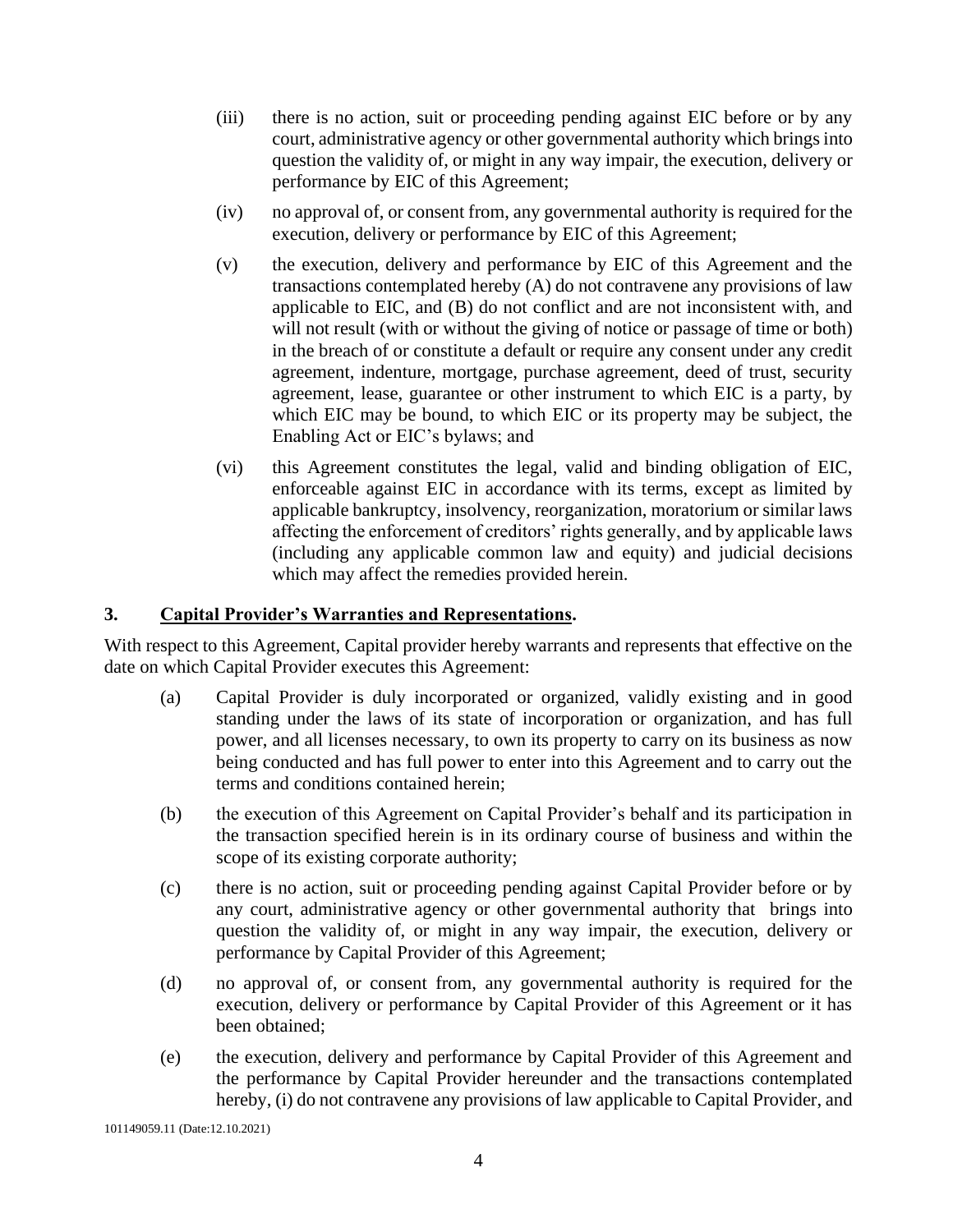(ii) do not conflict and are not inconsistent with, and will not result (with or without the giving of notice or passage of time or both) in the breach of or constitute a default or require any consent under any credit agreement, indenture, mortgage, purchase agreement, deed of trust, security agreement, lease, guarantee or other instrument to which Capital Provider is a party, by which Capital Provider may be bound, to which Capital Provider or its property may be subject, or Capital Provider's charter or bylaws; and

(f) this Agreement constitutes the legal, valid and binding obligation of Capital Provider, enforceable against Capital Provider in accordance with its terms, except as limited by applicable bankruptcy, insolvency, reorganization, moratorium or similar laws affecting the enforcement of creditors' rights generally, and by applicable laws (including any applicable common law and equity) and judicial decisions which may affect the remedies provided herein.

### <span id="page-5-0"></span>**4. Conditions to Benefit Assessment Lien.**

EIC's obligation to execute and deliver a Certificate of Levy, Assignment Agreement and an Assignment of Benefit Assessment Lien shall be subject to the satisfaction of the following conditions.

- (a) The Capital Provider and the applicable borrower shall have entered into a Finance Agreement for the Project, which shall set forth the terms and conditions for the disbursement and repayment of the loan (the "**Loan**") and the duties and obligations of the parties with respect to the acquisition, construction and installation of the Project.
- (b) The Finance Agreement shall provide the following, in form and substance reasonably satisfactory to EIC:
	- (i) EIC and the Municipality shall be express third-party beneficiaries of the Finance Agreement;
	- (ii) the legal description of the proposed Benefited Property and the Project, which shall constitute a "Qualified Project" under the Enabling Act and the Local Law;
	- (iii) a representation by the applicable borrower that it will use the Loan proceeds solely to pay for eligible costs and expenses of the Project as expressly permitted under the Enabling Act, the Local Law and NYSERDA Guidelines and approved in advance by EIC and the Capital Provider, and not for any other costs of the Project which are not deemed eligible by EIC and the Capital Provider, or for personal, family or household purposes;
	- (iv) the total Benefit Assessment that will be levied against the proposed Benefited Property, which shall include the cost of the Project together with any eligible costs and finance charges approved by EIC and by the Capital Provider;
	- (v) the fixed rate of interest on the Loan;
	- (vi) a schedule of the Annual Installment Amounts due on the Loan;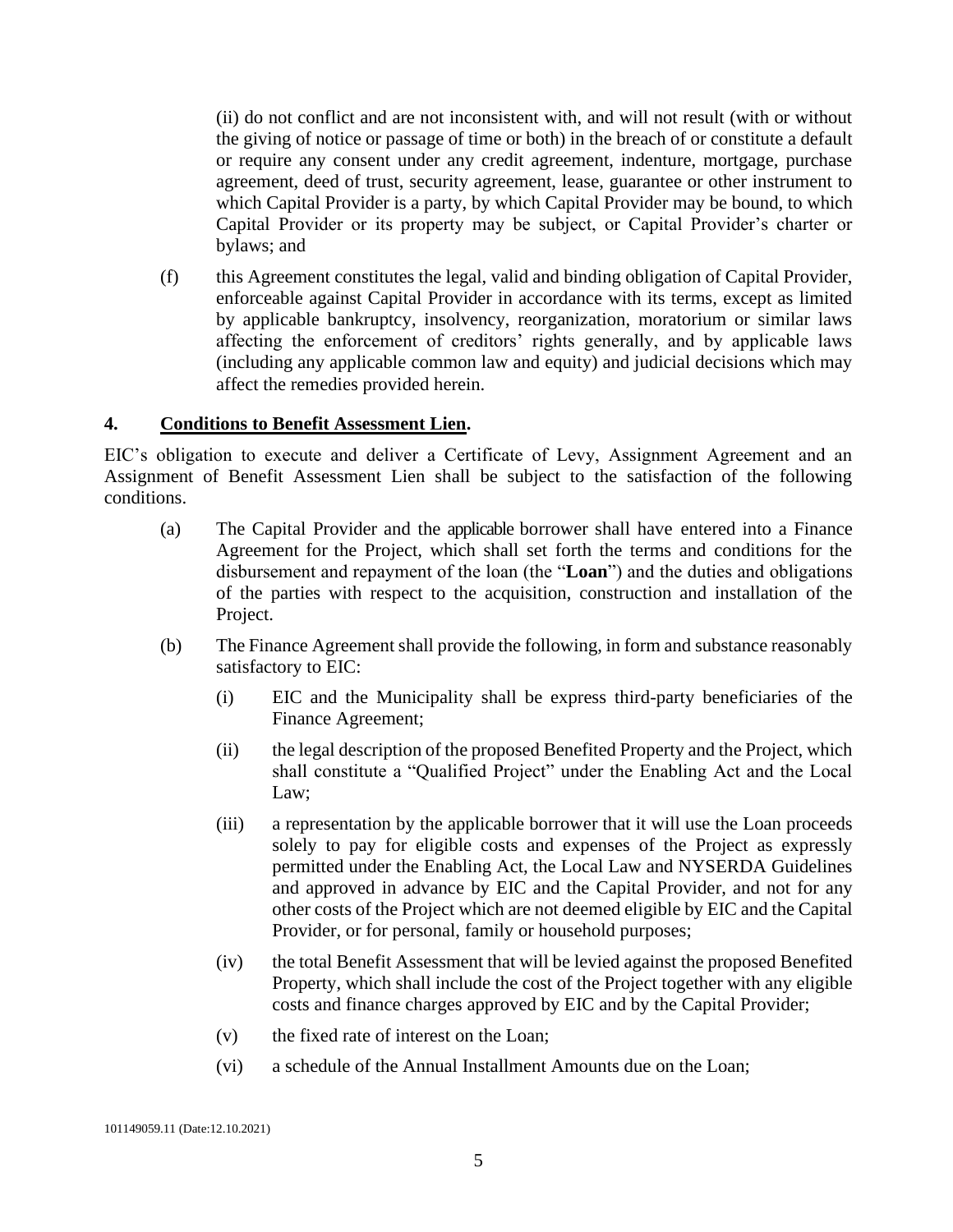- (vii) disclosures of the finance charges and risks associated with participation in the Program, including the risk of foreclosure in case of nonpayment of any Annual Installment Amount; and
- (viii) the following covenants of the applicable borrower:
	- (A) the borrower shall maintain the Project in good condition and repair and the Project will not be removed from the Benefited Property through the term of the Finance Agreement,
	- (B) if requested, borrower shall promptly deliver or cause to be promptly delivered a written status report of the Project to EIC,
	- (C) the borrower shall grant EIC, its agents and representatives the right to enter and visit the Benefited Property at any reasonable time, after giving reasonable notice to the borrower, for a period of two (2) years from the completion of the Project,
	- (D) the Project and all agreements and contracts creating a third-party arrangement shall be transferable to any new property owner or tenant for the duration of the term of the Finance Agreements,
	- (E) the borrower shall agree to notify Capital Provider and EIC at least thirty (30) days in advance of any proposed sale, of all or any portion of the Benefited Property,
	- (F) the borrower shall agree to participate in all surveys conducted about the Program,
	- (G) the borrower agrees to execute the Customer Release of Utility Data a form of which is attached hereto as Appendix A, as such form may be amended from time to time, and
	- (H) the indemnification provision set forth in Appendix B hereto, or such other indemnification provisions as may be required by EIC from time to time, which indemnification provisions shall survive the termination of the applicable Financing Agreements.
- (c) Capital Providershall have delivered to EIC all of the following, in form and substance reasonably satisfactory to EIC:
	- (i) certified true and correct photocopies or pdf scans of EIC's approval of the borrower's application for financing of the Project,
	- (ii) certified true and correct photocopies or pdf scans of the duly executed Finance Agreement related to the proposed Benefited Property,
	- (iii) a certified true and correct photocopy or pdf scan of the Assignment Agreement duly executed by Capital Provider,
	- (iv) original copies of the completed Certificate of Levy and the Assignment of Benefit Assessment Lien for EIC's signature and recording on the land records for the Municipality, and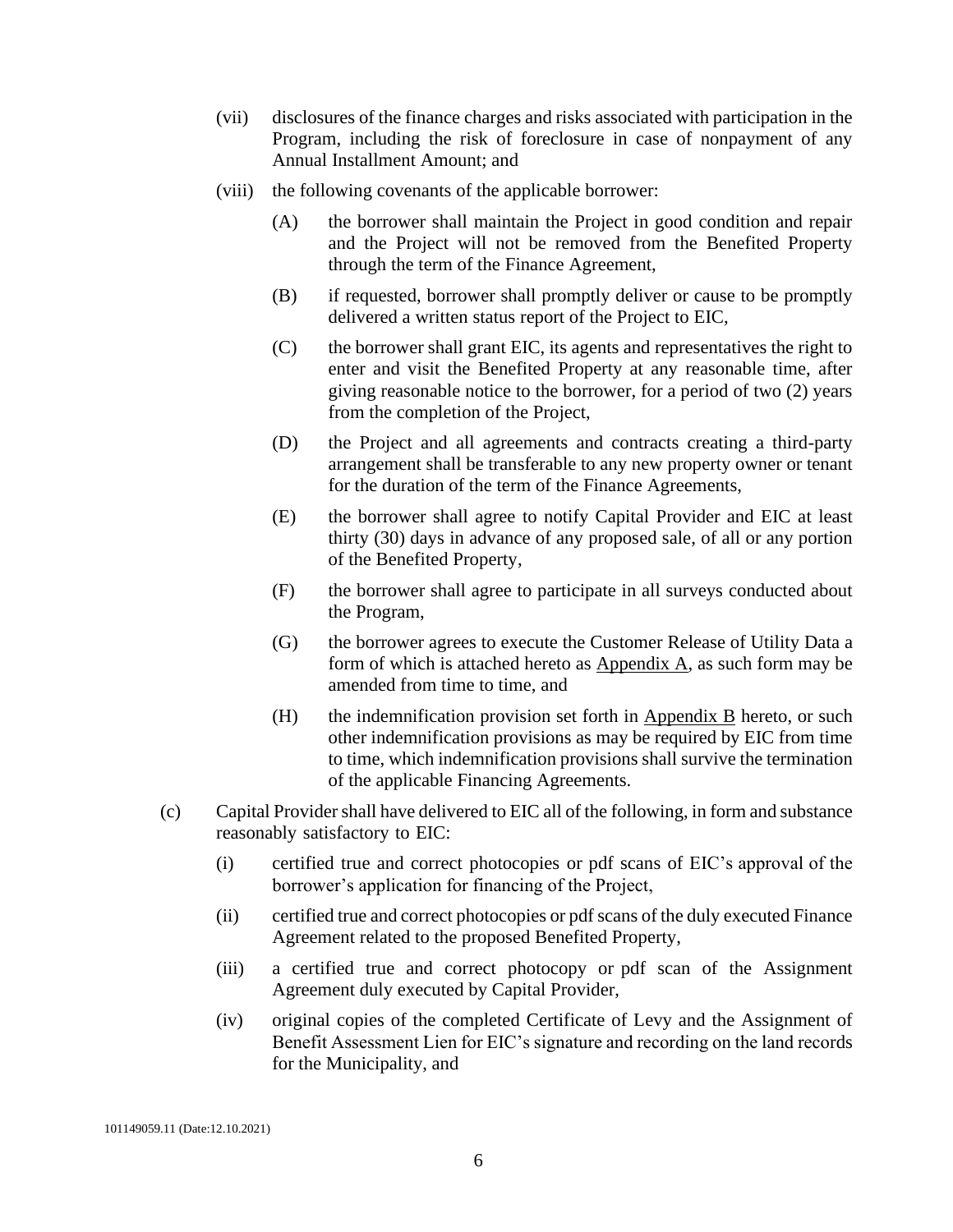- (v) original copies of the completed consents to the Benefit Assessment in accordance with the Enabling Act from all existing mortgage holder(s) which hold any mortgage secured by the proposed Benefited Property.
- (d) All of Capital Provider's and EIC's respective representations and warranties provided herein shall be true and correct on the date of the execution of this Agreement.
- (e) The Capital Provider shall not have defaulted under this Agreement.

### <span id="page-7-0"></span>**5. Covenants.**

During the term of this Agreement, Capital Provider and EIC agree as follows:

- (a) Capital Provider shall not enter into an assignment and assumption agreement with any assignee that as of the date of such assignment and assumption agreement is not in compliance in all material respects with applicable federal laws, rules and regulations.
- (b) EIC and Capital Provider shall not, without the prior written consent of the other, take any action that impairs the rights of the other party (or its assignee or successor) with respect to the Financing Documents.

## <span id="page-7-1"></span>**6. Limitation of Liability.**

EIC undertakes to perform such duties and only such duties as are specifically set forth herein and no implied covenants or obligations shall be read into this Agreement against EIC. In performing its obligations hereunder, EIC shall use the same level of care as it uses for transactions in which it holds the entire interest for its own account, but shall not be liable to Capital Provider for any action taken or omitted to be taken by it hereunder or pursuant hereto, except for EIC's gross negligence or willful misconduct. The duties of EIC shall be mechanical and administrative in nature and EIC shall not have by reason of this Agreement a fiduciary relationship with Capital Provider. EIC shall not be required to take any action if EIC shall have been advised by counsel that such action is contrary to law, the provisions of this Agreement or the provisions of the Financing Documents. As to any matters not expressly provided for by this Agreement, EIC shall not be required to exercise any discretion or take any action and in case of any question concerning its rights and duties hereunder, EIC may request written instructions from Capital Provider and refrain from taking action until it receives written instructions from Capital Provider. EIC shall be fully protected and have no liability to any person for acting or refraining from acting hereunder in accordance with the written instructions of Capital Provider. EIC shall, in the absence of knowledge to the contrary, be entitled to rely on any written instructions believed in good faith to be genuine and correct and to have been signed by an officer of Capital Provider. No provision of this Agreement shall require EIC (i) to expend or risk its own funds except as necessary in the ordinary course of business as the statewide administrator of the Program or to perform its obligations under this Agreement or (ii) to otherwise incur any financial liability in the performance of any of its duties hereunder. Any expenses incurred by EIC in connection with any actions with respect to the Financing Documents which Assignee has requested shall be borne by Capital Provider and Capital Provider shall reimburse EIC for any such out-ofpocket costs and expenses incurred by EIC.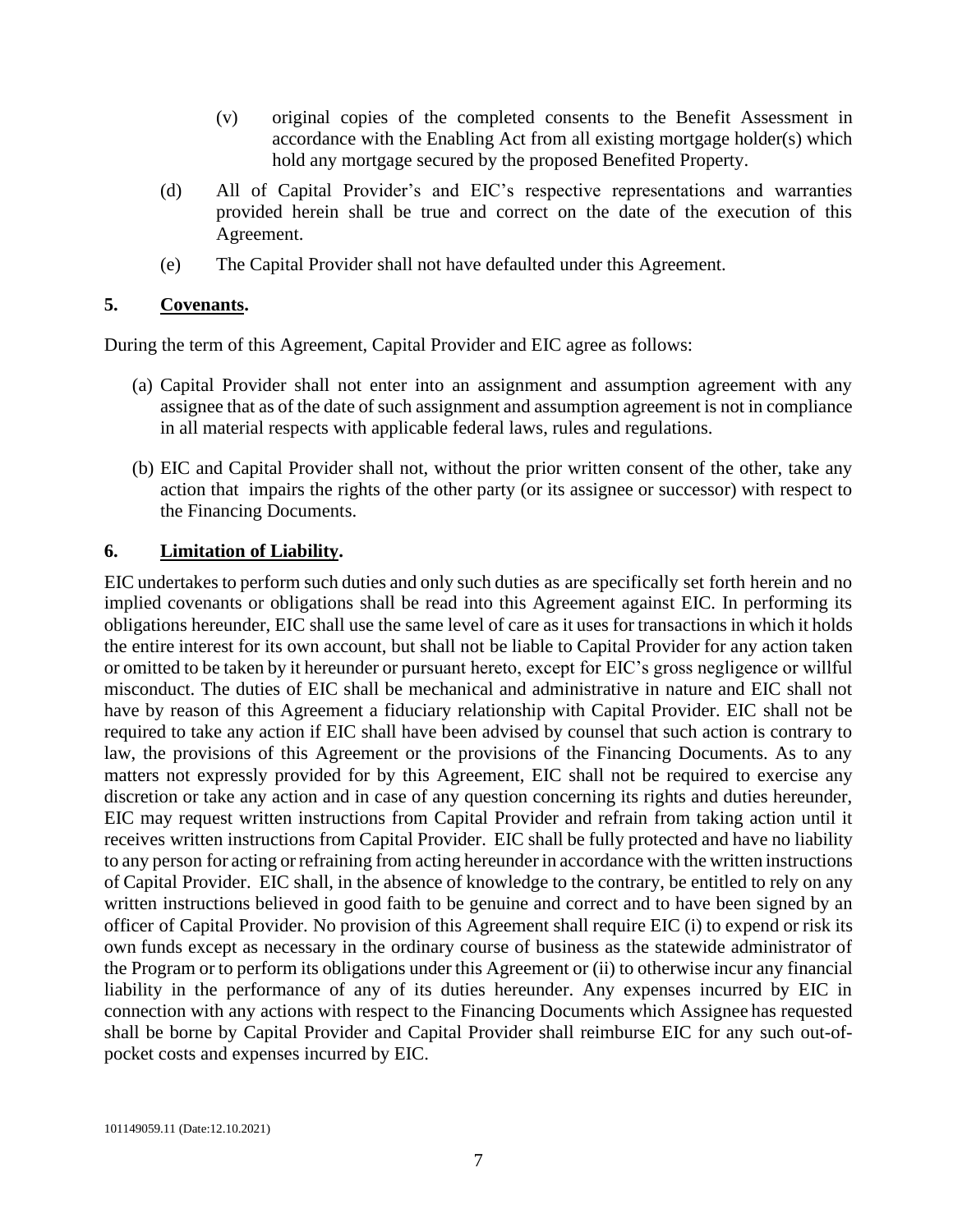# <span id="page-8-0"></span>**7. Titling.**

Each set of Financing Documents shall demonstrate that EIC, on behalf of the Municipality, is the original holder of the Benefit Assessment and is contractually obligated to immediately assign such Benefit Assessment to the Capital Provider, such that the Capital Provider shall become the holder of the Benefit Assessment and Benefit Assessment Lien upon the Benefited Property. EIC, on behalf of the Municipality, shall be responsible for promptly recording the original Assignment of the Benefit Assessment Lien in the applicable land records, with the costs of recording to be paid by Capital Provider. Any subsequent Assignment of Benefit Assessment Lien shall be the sole responsibility of the Capital Provider unless otherwise agreed to by EIC with payment of EIC's costs.

# <span id="page-8-1"></span>**8. Indemnity***.*

Capital Provider agrees to indemnify and hold harmless EIC, the Municipality, and each of their respective officers, directors, employees and agents (each an "**EIC lndemnitee**") from and against any and all liabilities, obligations, losses, damages (including consequential damages), penalties, actions, judgment, suits, costs, expenses, taxes or disbursements of any kind or nature whatever (together hereinafter referred to as a "**Loss**" or "**Losses**"), which may be imposed on, incurred by or asserted against any of them, and to reimburse each EIC Indemnitee for any reasonable and customary fees or other out-of-pocket expenses (including all reasonable out-of- pocket litigation costs and reasonable attorneys' fees), insofar as such Losses related directly or indirectly to, or arising out of or in connection with any Financing Documents; provided, however, that Capital Provider shall not be liable to EIC for any portion of such Losses resulting from the gross negligence or willful misconduct of any EIC Indemnitee; and provided, further, that any Losses suffered by an EIC Indemnitee as a result of any assignee of the Capital Provider under an Assignment Agreement not being in compliance in all material respects with applicable federal laws, rules or regulations shall be included in the indemnity provided in this Section [8.](#page-8-1)

# <span id="page-8-2"></span>**9. Miscellaneous.**

- (a) *Assignment*. Neither party may assign or delegate its respective rights or obligations hereunder without the prior written consent of the other party, which consent shall not be unreasonably withheld, delayed or conditioned. Notwithstanding the foregoing, this Agreement inures to the benefit of, is binding upon, and may be performed by, the successors and assigns of the parties hereto, except that no assignment, pledge or other transfer of this Agreement by the Capital Provider (or its successors and assigns) shall operate to release the Capital Provider (or its successors and assigns) from any of its obligations under this Agreement unless EIC (or its successors and assigns) consents in its sole discretion in writing to the assignment, pledge or other transfer and expressly releases the Capital Provider (or its successors and assigns) from its obligations hereunder.
- (b) *Notices*. All notices and other communications hereunder shall be in writing, personally delivered or sent by nationally recognized overnight courier, email or certified mail, return receipt requested, addressed to the other party at its respective address stated below or at such other address as such party shall from time to time designate in writing to the other party; and shall be effective from the date of receipt.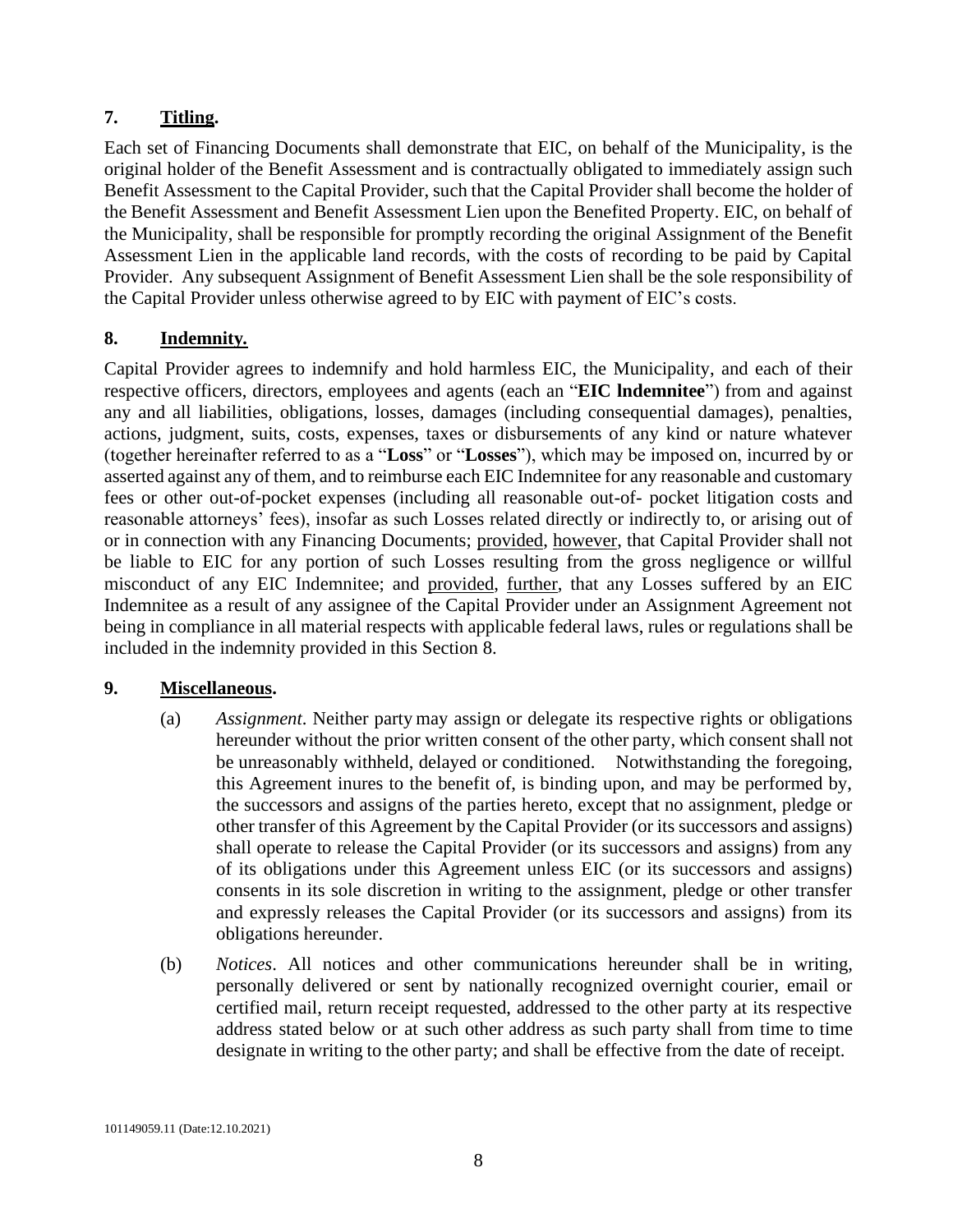EIC:

Susan Morth Chief Executive Officer Energy Improvement Corporation 2875 Route 35 Katonah, NY 10536 E-mail: [smorth@eicpace.org](mailto:smorth@eicpace.org)

Alain Pierroz Chief Operating and Financial Officer Energy Improvement Corporation 2875 Route 35 Katonah, NY 10536 E-mail: [apierroz@eicpace.org](mailto:apierroz@eicpace.org)

### [CAPITAL PROVIDER]

- (c) *Governing Law*. THIS AGREEMENT AND THE RIGHTS AND OBLIGATIONS OF THE PARTIES HEREUNDER SHALL IN ALL RESPECTS BE GOVERNED BY, AND CONSTRUED IN ACCORDANCE WITH, THE INTERNAL LAWS OF THE STATE OF NEW YORK (WITHOUT REGARD TO THE CONFLICT OF LAWS PRINCIPLES OF SUCH STATE), INCLUDING ALL MATTERS OF CONSTRUCTION, VALIDITY AND PERFORMANCE.
- (d) *Entire Agreement*. This Agreement, the Assignment Agreement, the Certificate of Levy and the Assignment of Benefit Assessment Lien constitute the entire agreement between the parties with respect to the subject matter hereof and shall not be amended or altered in any manner except by a document in writing executed by both parties.
- (e) *Titles*. Section titles are for convenience of reference only and shall not be of any legal effect.
- (f) *Further Assurances*. The parties further covenant and agree to do, execute and deliver, or cause to be done, executed and delivered, and covenant and agree to use their respective reasonable best efforts to cause their successors and assigns to do, execute and deliver, or cause to be done, executed and delivered, all such further acts, transfers and assurances, for implementing the intention of the parties under this Agreement, as the parties and their successors and assigns reasonably shall request.
- (g) *Transaction Expenses*. Capital Provider shall bear and be responsible for (i) all costs and expenses incurred in connection with the negotiation, preparation, execution and delivery of this Agreement and any other agreements, documents, certificates and instruments relating hereto including, without limitation, the reasonable legal fees incurred by EIC, and (ii) any fees or costs which are not promptly paid to EIC in accordance with the Assignment Agreement, it being understood by the Parties that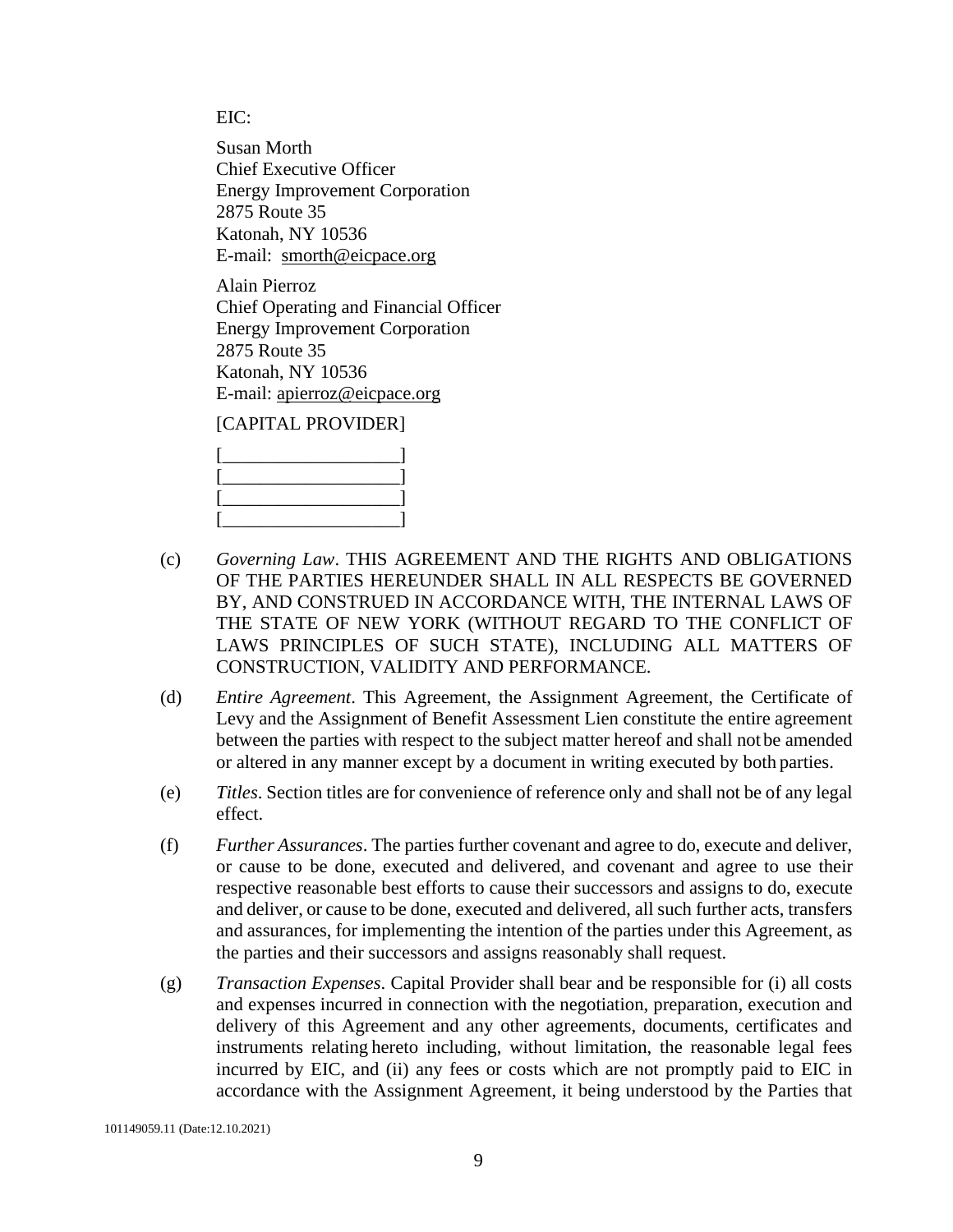the Capital Provider shall not have any right of reimbursement or indemnity for such costs, expenses and fees as against EIC.

- (h) *Counterparts*. With respect to each of this Agreement and the Assignment Agreement, each such agreement may be executed in any number of counterparts (including those delivered by facsimile or other electronic means), all of which when taken together shall constitute one agreement binding on all parties, notwithstanding that all parties are not signatories to the same counterpart.
- (i) *Survival*. The respective representations and warranties of EIC and Capital Provider contained in this Agreement shall survive the termination of this Agreement. Section 6 and Section 8 shall survive the termination of this Agreement.
- (j) *Recitals*. Both parties agree that all of the recitals are hereby incorporated herein and are acknowledged as being true and correct.
- (k) *Waiver of Jury Trial*. EACH OF EIC AND CAPITAL PROVIDER HEREBY UNCONDITIONALLY WAIVE ITS RIGHT TO A JURY TRIAL OF ANY CLAIM OR CAUSE OF ACTION BASED UPON OR ARISING OUT OF, DIRECTLY OR INDIRECTLY, THIS AGREEMENT, ANY OF ANY FINANCING DOCUMENTS, ANY DEALINGS BETWEEN EIC AND CAPITAL PROVIDER RELATING TO THE SUBJECT MATTER HEREOF OR THEREOF, AND/OR THE RELATIONSHIP THAT IS BEING ESTABLISHED BETWEEN EIC AND CAPITAL PROVIDER. THE SCOPE OF THIS WAIVER IS INTENDED TO BE ALL ENCOMPASSING OF ANY AND ALL DISPUTES THAT MAY BE FILED IN ANY COURT (INCLUDING, WITHOUT LIMITATION, CONTRACT CLAIMS, TORT CLAIMS, BREACH OF DUTY CLAIMS, AND ALL OTHER COMMON LAW AND STATUTORY CLAIMS). THIS WAIVER IS IRREVOCABLE, MEANING THAT IT MAY NOT BE MODIFIED EITHER ORALLY OR IN WRITING, AND THE WAIVER SHALL APPLY TO ANY SUBSEQUENT AMENDMENTS, RENEWALS, SUPPLEMENTS OR MODIFICATIONS TO THIS AGREEMENT, ANY SPECIFICATION OR ANY FINANCING DOCUMENTS. IN THE EVENT OF LITIGATION, THIS AGREEMENT MAY BE FILED AS A WRITTEN CONSENT TO A TRIAL BY THE COURT.
- (l) *Authorized Representatives*. Capital Provider shall provide a list of authorized representatives on whose instructions and directions EIC may rely until such time as an updated list has been provided, as set forth on  $\overline{\text{Exhibit D}}$  hereto.

### <span id="page-10-0"></span>**10. Limitation on Recourse.**

All liabilities and obligations of (a) EIC under this Agreement are subject and limited to the funding available under New York law, and (b) Capital Provider under this Agreement are limited to its assets and no officer, director, employee, partner, member, investor or shareholder shall have any personal liability for such liabilities or obligations.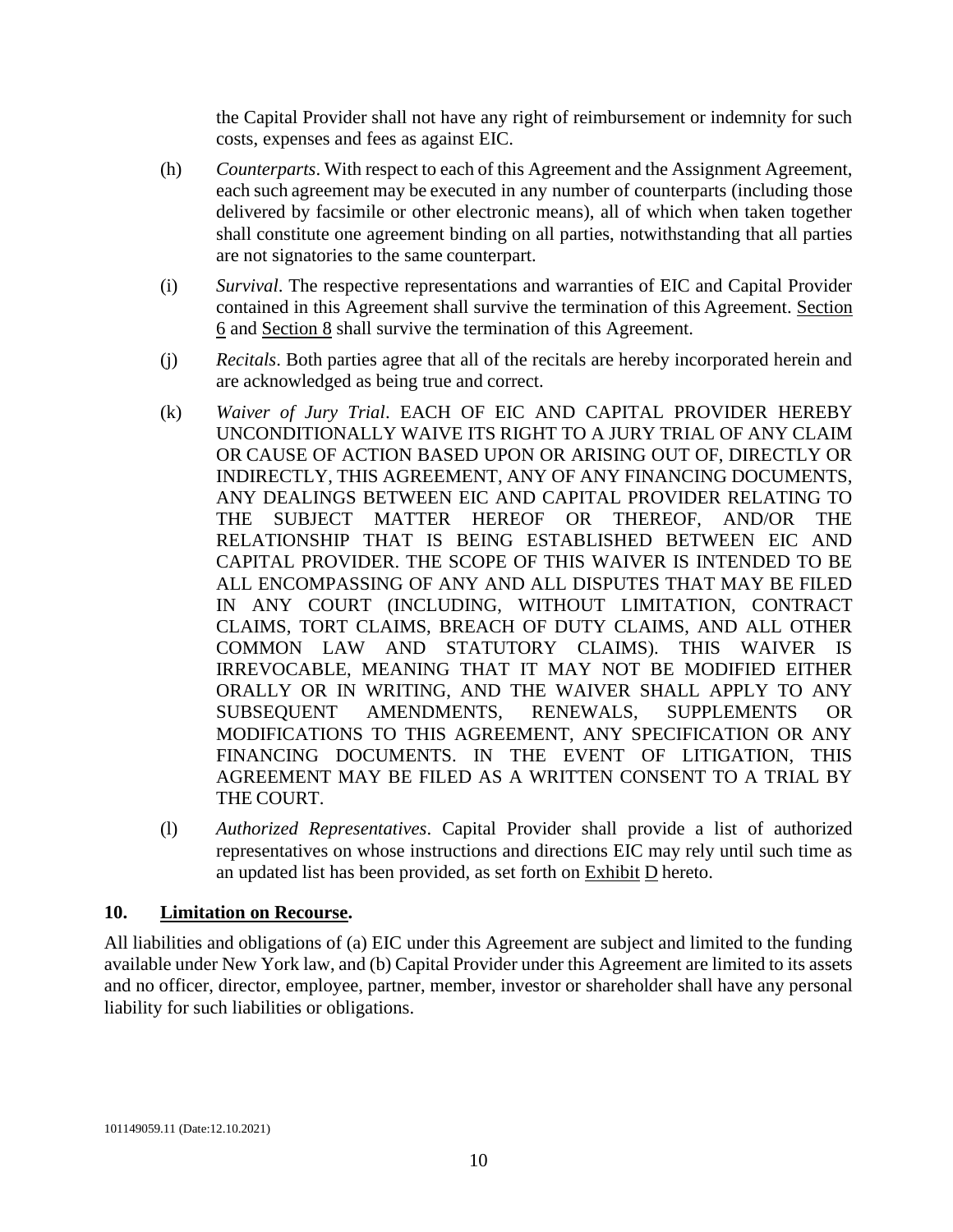# <span id="page-11-0"></span>**11. Term.**

Except for those provisions that expressly survive the termination hereof, this agreement may be terminated by 60-days written notice by either Party. A termination of this Agreement shall not affect either party's obligations under any existing Assignment Agreement or related Financing Agreement.

# <span id="page-11-1"></span>**12. Freedom of Information Law.**

EIC is a "public agency" for purposes of the New York Freedom of Information Law ("**FOIL**"). This Agreement and information received pursuant to this Agreement will be considered public records and will be subject to disclosure under the FOIL, except for information falling within one of the exemptions in NY Public Officers Law § 87.

Because only the particular information falling within one of these exemptions can be withheld by EIC pursuant to a FOIL request, Capital Provider should specifically and in writing identify to EIC the information that Capital Provider claims to be exempt. Capital Provider should further provide a statement stating the basis for each claim of exemption. It will not be sufficient to state generally that the information is proprietary or confidential in nature and not, therefore, subject to release to third parties. A convincing explanation and rationale sufficient to justify each exemption consistent with NY Public Officers Law § 87.

Capital Provider acknowledges that (a) EIC has no obligation to notify Capital Provider of any FOIL request it receives, (b) EIC may disclose materials claimed by Capital Provider to be exempt if in its judgment such materials do not appear to fall within a statutory exemption, (c) EIC may in its discretion notify Capital Provider of FOIL requests and/or of complaints made to the Freedom of Information Commission concerning items for which an exemption has been claimed, but EIC has no obligation to initiate, prosecute, or defend any legal proceeding, or to seek to secure any protective order or other relief to prevent disclosure of any information pursuant to a FOIL request, (d) Capital Provider will have the burden of establishing the availability of any FOIL exemption in any such legal proceeding, and (e) in no event shall EIC or any of its officers, directors, or employees have any liability for the disclosure of documents or information in EIC's possession where EIC, or such officer, director, or employee, in good faith believes the disclosure to be required under the FOIL or other law.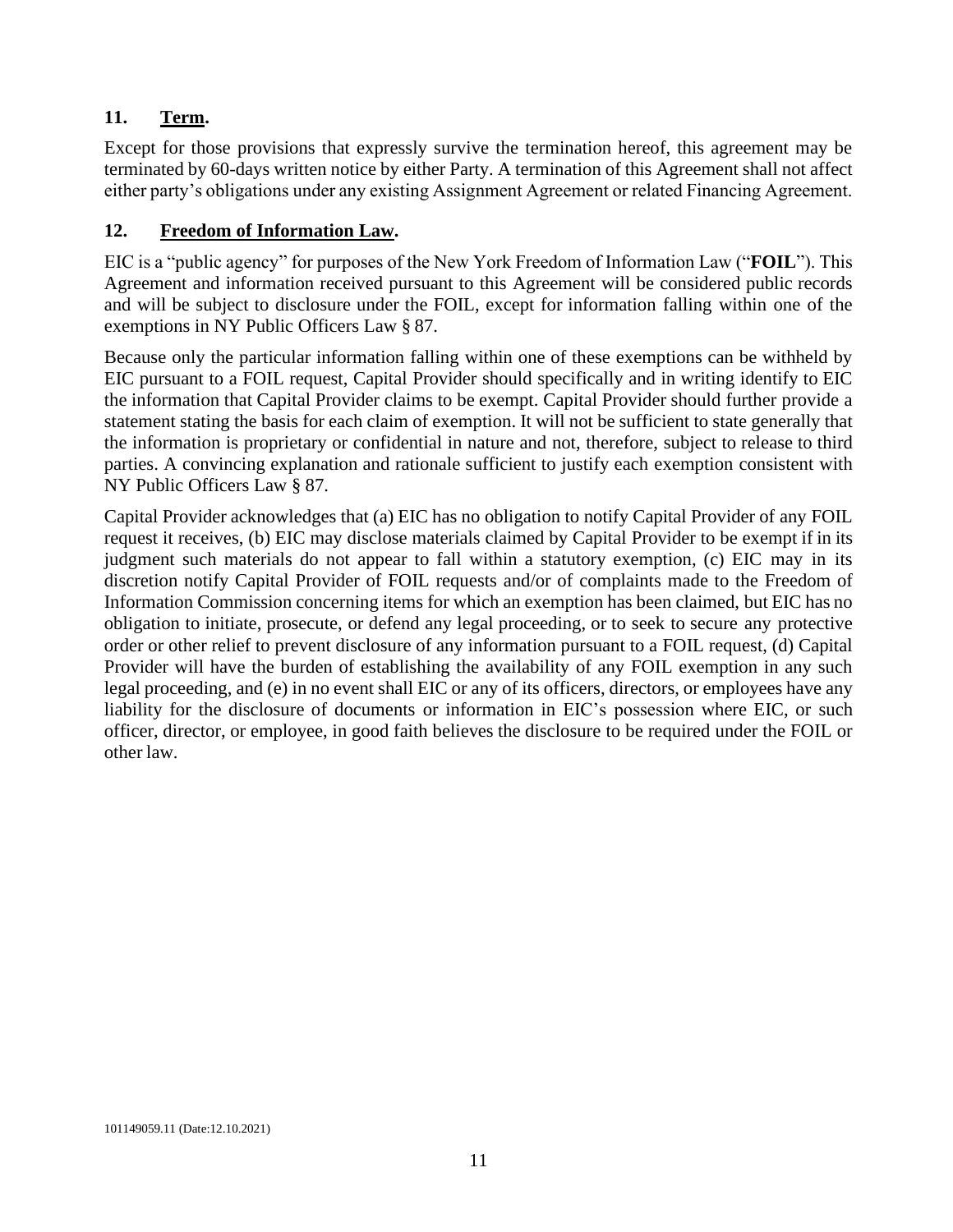IN WITNESS WHEREOF, the Parties hereto have caused this Agreement to be executed as of the day and year first above written.

ENERGY IMPROVEMENT CORPORATION [CAPITAL PROVIDER]

By: By: Name: Susan C. Morth Name<br>Title: CEO Title: Title: CEO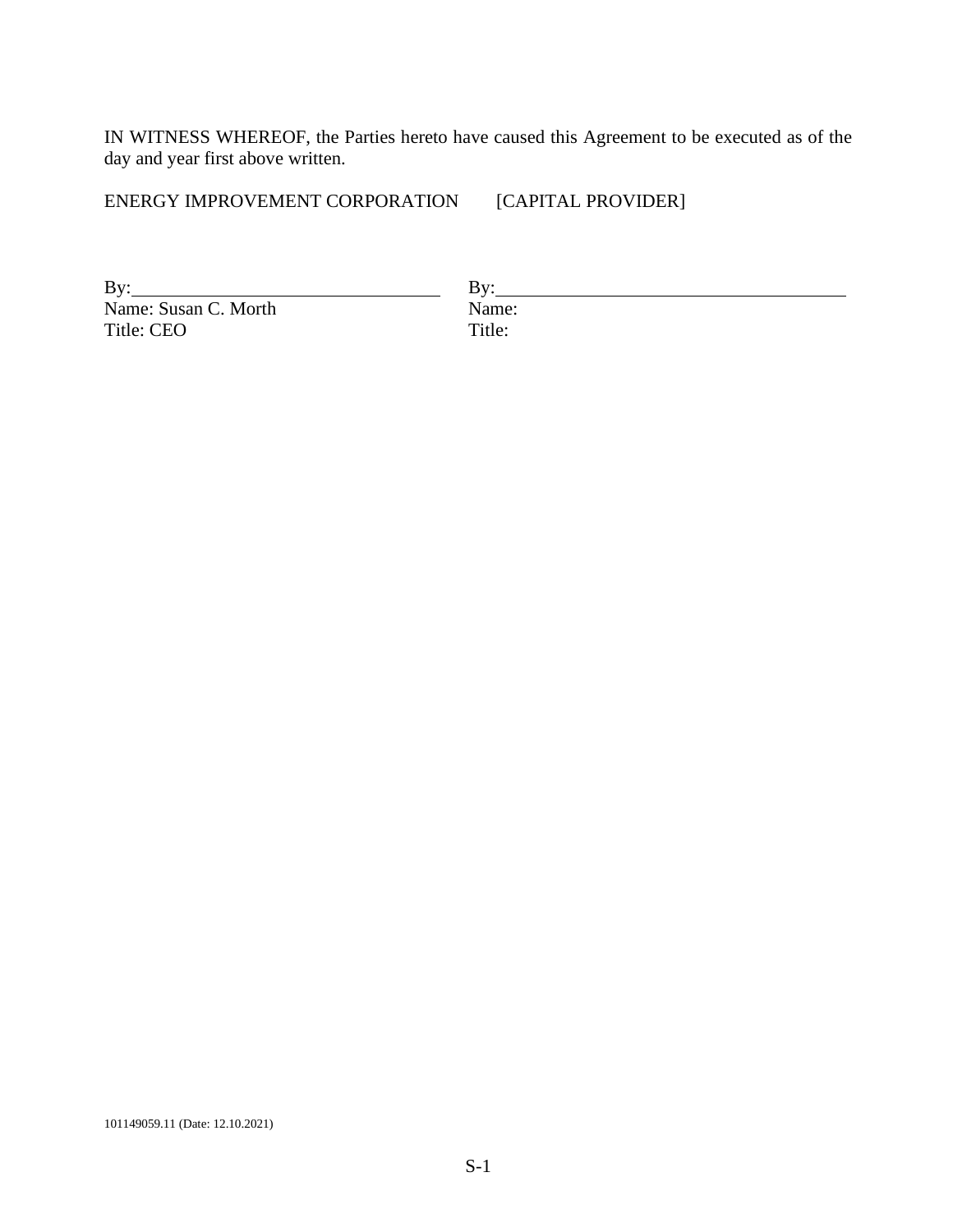### **APPENDIX A to Program Administration Agreement**

#### **OWNER - DATA RELEASE AUTHORIZATION FORM EIC-NY Open C-PACE Program**



Your signature authorizes the Energy Improvement Corporation (EIC) and the New York State Energy Research and Development Authority (NYSERDA) to access and utilize your energy/resource billing and consumption information/data for the period beginning 2 years prior, and ending 2 years after the project implementation, so that they can effectively track the performance of your building's energy utilization systems to maximize their potential.

| <b>PROPERTY OWNER INFORMATION</b>     |                                |      |                       |                              |  |  |  |
|---------------------------------------|--------------------------------|------|-----------------------|------------------------------|--|--|--|
|                                       |                                |      |                       |                              |  |  |  |
| <b>Property Owner Name</b>            |                                |      |                       |                              |  |  |  |
| <b>Property Address</b>               | City                           |      | State                 | Zip                          |  |  |  |
| <b>Contact Name</b>                   | <b>Contact Phone</b>           |      | <b>Contact E-mail</b> |                              |  |  |  |
| <b>UTILITY INFORMATION</b>            |                                |      |                       |                              |  |  |  |
| <b>Electric Utility Company</b>       | <b>Account Name</b>            |      |                       | POD ID (NYSEG and RG&E only) |  |  |  |
|                                       |                                |      |                       |                              |  |  |  |
| <b>Account Number</b>                 | <b>Account Mailing Address</b> | City | State                 | Zip                          |  |  |  |
|                                       |                                |      |                       |                              |  |  |  |
| <b>Natural Gas Utility Company</b>    | <b>Account Name</b>            |      |                       | POD ID (NYSEG and RG&E only) |  |  |  |
|                                       |                                |      |                       |                              |  |  |  |
| <b>Account Number</b>                 | <b>Account Mailing Address</b> | City | State                 | Zip                          |  |  |  |
|                                       |                                |      |                       |                              |  |  |  |
| <b>Water Service Provider</b>         | <b>Account Name</b>            |      | <b>Account Number</b> |                              |  |  |  |
|                                       |                                |      |                       |                              |  |  |  |
|                                       | <b>Account Mailing Address</b> | City | State                 | Zip                          |  |  |  |
| <b>Other Energy Resource Provider</b> | <b>Account Name</b>            |      | <b>Account Number</b> |                              |  |  |  |
| (oil, propane, steam, etc.)           | <b>Account Mailing Address</b> | City | State                 | Zip                          |  |  |  |

My signature certifies that I am an authorized representative of the property owner and customer listed on this application. I hereby consent and authorize the release of any and all information, including account number(s), and data related to energy and/or natural resource consumption at the above listed property address to representatives of the Energy Improvement<br>Corporation (EIC), the New York State Energy Research and Development Authority (NYSERDA) and/or their d Constant in the term of the period beginning two years prior and ending two years after the project implementation. I understand<br>that this information will be kept confidential, to the extent permitted by law, and used onl program eligibility, estimating energy savings, program implementation, and evaluation, including the evaluation of achieved energy savings.

**Signature of Authorized Representative** 

Date

Title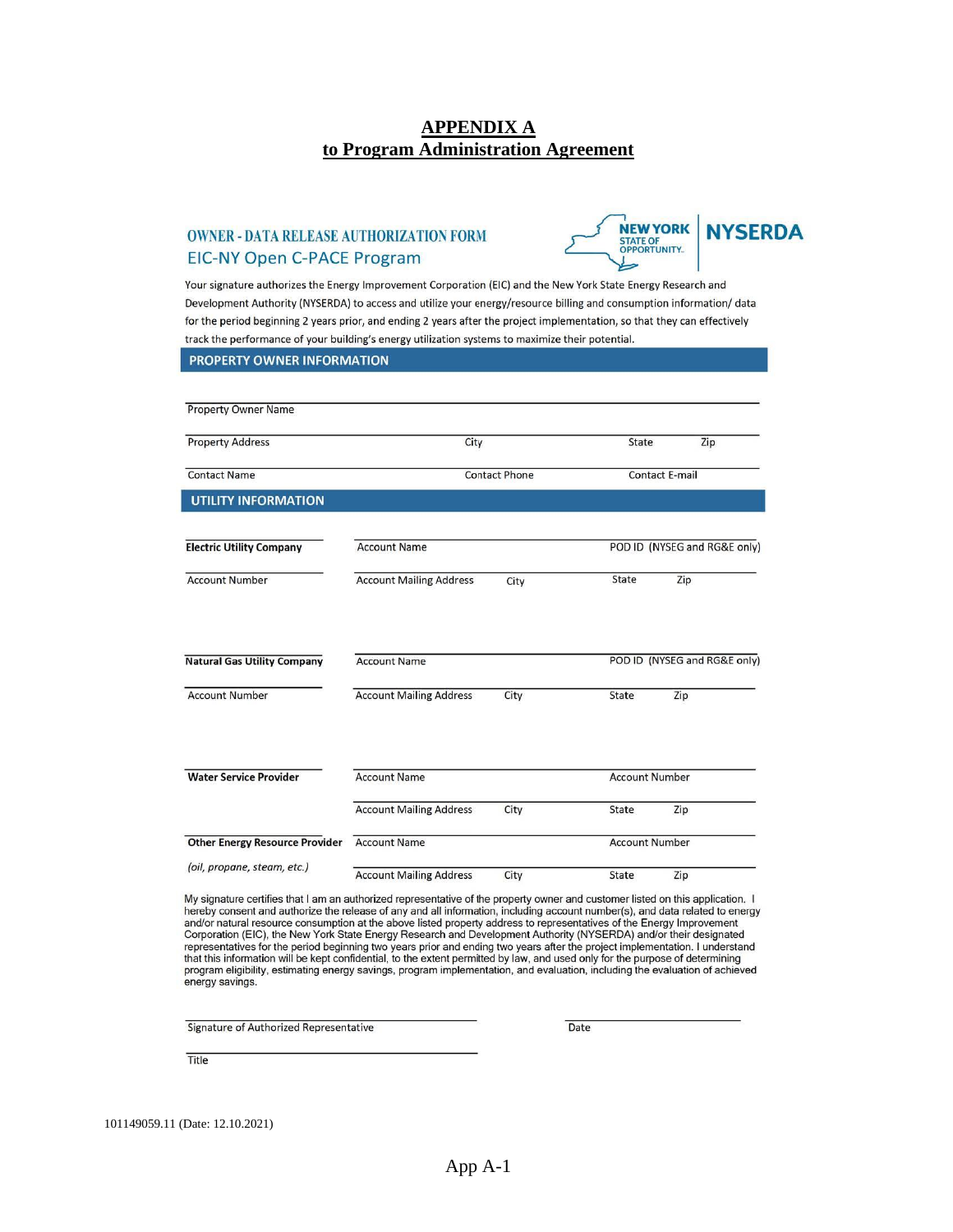### **APPENDIX B to Program Administration Agreement**

Indemnification. (a) Without limitation of any other obligation or liability of the borrower or any right or remedy of Lender, the Municipality or EIC contained herein, the borrower agrees to indemnify and hold harmless Lender, the Municipality and EIC, as well as their respective directors, officers, employees, agents, subsidiaries and affiliates, and the successors and assigns of the foregoing (each, an "**Indemnitee**"), from and against all damages, losses, settlement payments, obligations, liabilities, claims, suits, penalties, fines, assessments, citations, directives, demands, judgments, actions or causes of action, whether statutorily created or under the common law, including all costs and expenses (including, without limitation, reasonable fees and disbursements of attorneys, engineers and consultants) and all other liabilities whatsoever (including, without limitation, liabilities under any applicable environmental laws, regulations or rules) which shall at any time or times be incurred, suffered, sustained or required to be paid by any such Indemnitee (except any of the foregoing which result from the gross negligence or willful misconduct of the Indemnitee) (collectively, the "**Indemnified Amounts**") on account of or in relation to or in any way in connection with (i) any of the arrangements or transactions contemplated by, associated with or ancillary to the Finance Agreement, the other Financing Documents or any other documents executed or delivered in connection herewith or therewith, all as the same may be amended from time to time, or any action taken or omitted to be taken by any Indemnitee in connection with or under any of the foregoing, whether or not all or part of the transactions contemplated by, associated with or ancillary to this Agreement or any such other documents are ultimately consummated, (ii) any violation or alleged violation of, non-compliance with or liability under any requirements of law, (iii) ownership of, liens on, security interests in or the exercise of rights or remedies under any of the items referred to in the preceding clause (i), (iv) any taxes attributable to the execution, delivery, filing or recording of any Financing Document or any memorandum of any of the foregoing, (v) any lien or claim arising on or against the Property under any requirements of law or any liability asserted against any Indemnitee with respect thereto, (vi) (1) a past, present or future violation or alleged violation of any environmental laws in connection with the Property by any person or other source, whether related or unrelated to borrower, (2) any presence of any hazardous, toxic or harmful substances, materials, wastes, pollutants or contaminants defined as such in or regulated under any environmental law ("**Materials of Environmental Concern**") in, on, within, above, under, near, affecting or emanating from the Property, (3) the failure to timely perform any investigation, inspection, site monitoring, containment, clean–up, removal, response, corrective action, mitigation, restoration or other remedial work of any kind or nature because of, or in connection with, the current or future presence, suspected presence, Release (defined below) or threatened Release in or about the air, soil, ground water, surface water or soil vapor at, on, about, under or within all or any portion of the Property of any Materials of Environmental Concern, including any action to comply with any applicable environmental laws or directives of any governmental authority with regard to any environmental Laws, (4) any past, present or future activity by any person or other source, whether related or unrelated to borrower in connection with any actual, proposed or threatened use, treatment, storage, holding, existence, disposition or other release, generation, production, manufacturing, processing, refining, control, management, abatement, removal, handling, transfer or transportation to or from the Property of any Materials of Environmental Concern at any time located in, under, on, above or affecting the Property, (5) any past, present or future actual generation, treatment, use, storage,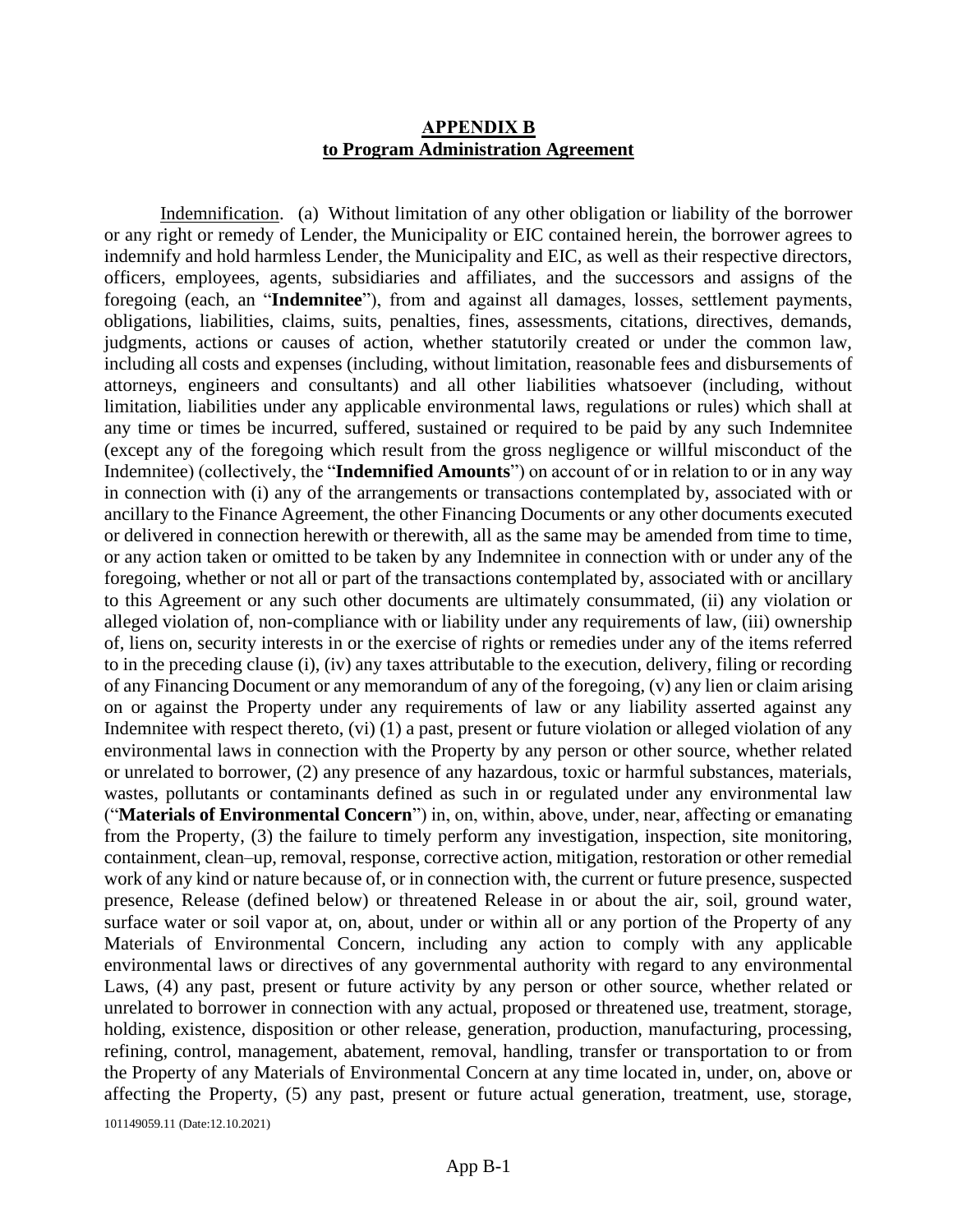transportation, manufacture, refinement, handling, production, removal, remediation, disposal, presence or migration of Materials of Environmental Concern on, about, under or within all or any portion of the Property (a "**Release**") (whether intentional or unintentional, direct or indirect, foreseeable or unforeseeable) to, from, on, within, in, under, near or affecting the Property by any person or other source, whether related or unrelated to borrower, (6) the imposition, recording or filing or the threatened imposition, recording or filing of any lien on the Property with regard to, or as a result of, any Materials of Environmental Concern or pursuant to any environmental law, or (7) any misrepresentation or failure to perform any obligations pursuant to any Financing Document to environmental matters in any way, and (vii) borrower's conduct, activities, actions and/or inactions in connection with, relating to the borrower's participation in the Program or arising out of any of the foregoing clauses of this Section \_\_\_, that, in each case, results from any conduct, act or failure to act by the borrower or its affiliates or related parties or the use or intended use of the proceeds of the Benefit Assessment Advance. To the extent that the undertaking to indemnify and hold harmless set forth in the preceding sentence may be unenforceable because it violates any law or public policy, borrower shall pay the maximum portion that it is permitted to pay and satisfy under applicable law to the payment and satisfaction of all liabilities set forth in the preceding sentence incurred by any Indemnitee. In the case of an investigation, litigation or other proceeding to which the indemnification in this Section \_\_\_ applies, such indemnification shall be effective whether or not such investigation, litigation or proceeding is brought by borrower, an Indemnitee or any other person is otherwise a party thereto and whether or not any transactions contemplated by this Agreement are entered into. In any investigation, proceeding or litigation, or the preparation therefor, Lender, the Municipality and EIC shall each select its own counsel and, in addition to the foregoing indemnity, the borrower agrees to pay promptly the reasonable fees and expenses of such counsel. In the event of the commencement of any such proceeding or litigation, the borrower shall be entitled to participate in such proceeding or litigation with counsel of its choice at its own expense, provided that such counsel shall be reasonably satisfactory to Lender, the Municipality and EIC. This section shall survive the execution, delivery, performance and repayment of this Agreement and the Benefit Assessment, and the extinguishment of the Benefit Assessment Lien.

(b) If for any reason the indemnification provided in this Section \_\_\_ is unavailable to any Indemnitee or is insufficient to hold an Indemnitee harmless, even though such Indemnitee is entitled to indemnification under the express terms thereof, the borrower shall contribute to the amount paid or payable by such Indemnitee as a result of such loss, claim, damage or liability in such proportion as is appropriate to reflect the relative benefits received by such Indemnitee on the one hand and borrower on the other hand, the relative fault of such Indemnitee, and any other relevant equitable considerations.<sup>1</sup>

(c) An Indemnitee may at any time send borrower a notice showing in reasonable detail the basis for and calculation of Indemnified Amounts, and borrower shall pay such Indemnified Amounts to such Indemnitee within fifteen (15) days after borrower receives such notice. The obligations of borrower under this Section \_\_\_ shall apply to assignees and survive the termination of this Agreement.

 $<sup>1</sup>$  This paragraph only applies when there are multiple Borrowers.</sup>

<sup>101149059.11</sup> (Date:12.10.2021)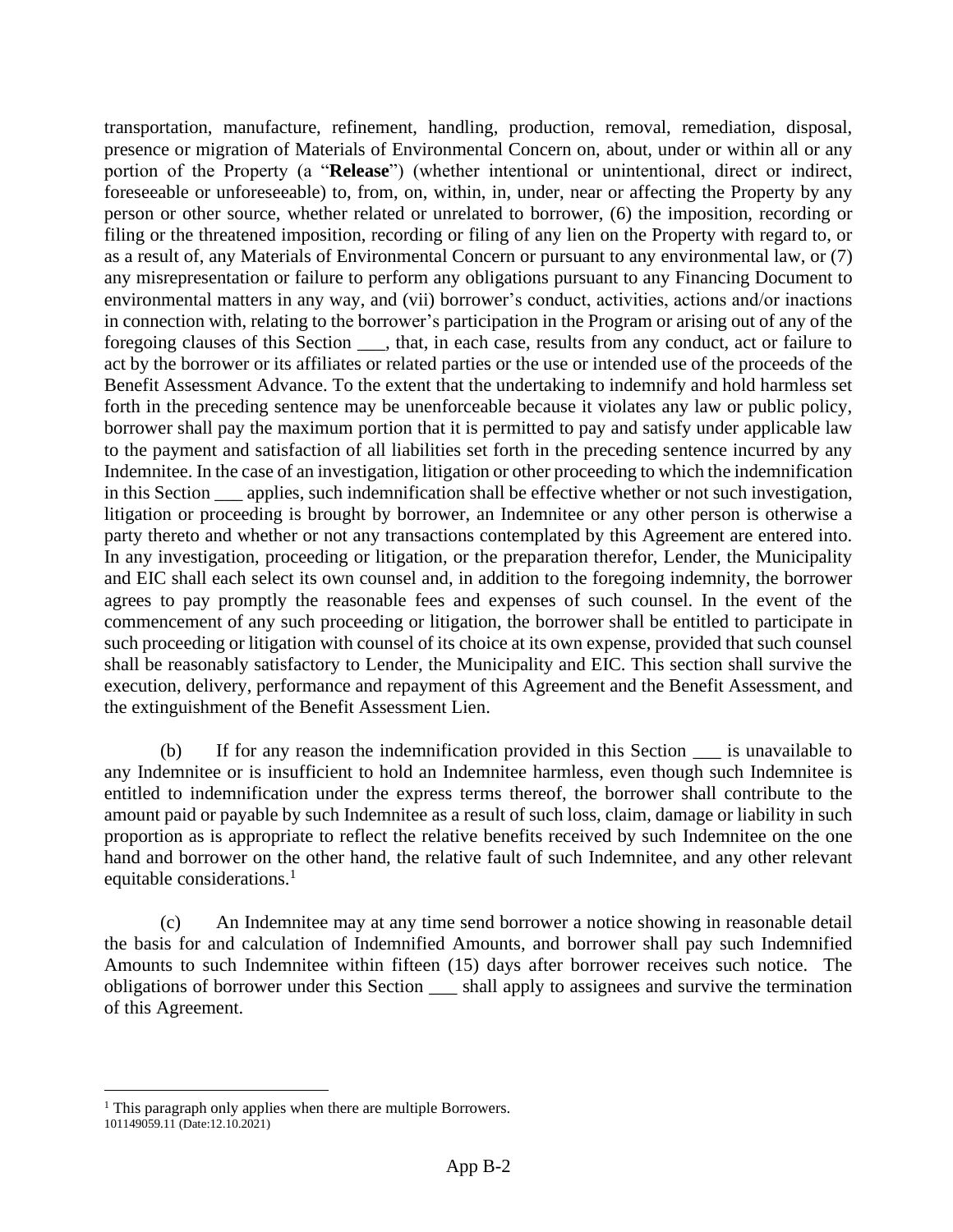(d) No Indemnitee shall have any liability to the borrower or any other Indemnitee on account of (i) the borrower engaging a contractor from the list of contractors submitted by the Lender to the borrower, (ii) the services performed by the contractor, or (iii) any neglect or failure on the part of the contractor to perform or properly perform its services. No Indemnitee assumes any obligation to the borrower or any other Indemnitee concerning contractor, the quality of construction of the Project or the absence therefrom of defects. The making of a Benefit Assessment Advance by Lender shall not constitute Lender's approval or acceptance of the construction theretofore completed. Lender's inspection and approval of the budget, the construction work, the improvements, or the workmanship and materials used therein, shall impose no liability of any kind on Lender, the sole obligation of Lender as the result of such inspection and approval being to make the Benefit Assessment Advances if, and to the extent, required by this Agreement. Any disbursement made by Lender without Lender having received each of the items to which it is entitled under this Agreement shall not constitute breach or modification of this Agreement, nor shall any written amendment to this Agreement be required as a result thereof.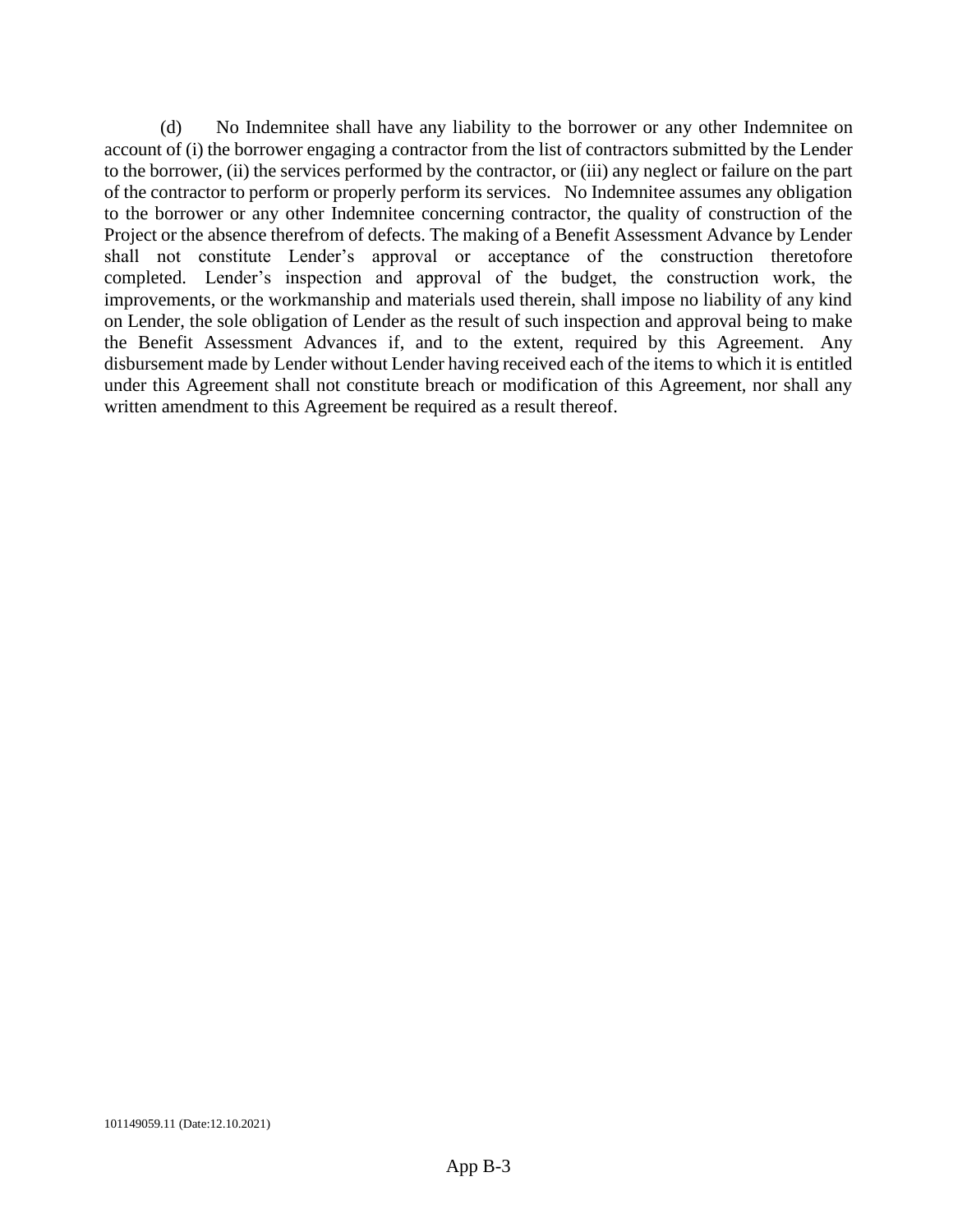#### **EXHIBIT A to Program Administration Agreement**

#### **FORMOFCERTIFICATEOFLEVYANDLIENOFBENEFIT ASSESSMENT**

#### **Record and return to:**

Energy Improvement Corporation 2875 Route 35 Katonah, NY 10536 Attn: Sarah Smiley

### **CERTIFICATEOFLEVYANDLIENOFBENEFIT ASSESSMENT**

Energy Improvement Corporation, located at 2875 Route 35, Katonah, NY, 10536, a local development corporation formed under the laws of the State of New York ("EIC"), acting on behalf of [County/City/Town/Village] (the "Municipality") pursuant to Article 5-L of the General Municipal Law of the State of New York and the Local Law adopted by the Municipality establishing the Energize NY Open C-PACE Financing Program in the Municipality, and the Municipal Agreement between the Municipality and EIC dated , 20 , HEREBY LEVIES A BENEFIT ASSESSMENT AGAINST AND LIEN UPON certain real property commonly referred to as and described more particularly in the attached **Attachment 1** (the "Benefited Property"), situated in the Municipality and owned on the date hereof in whole or in part by (the "Benefited Property Owner"), located at [Property Owner Address], said levy and lien shall secure the repayment of financing for energy improvements or other improvements from time to time authorized by the Enabling Act made or to be made to the Benefited Property pursuant to that certain Finance Agreement, by and between the Benefited Property Owner and [Capital Provider], located at [Capital Provider Address], dated 1, 20 , as may be amended (the "Finance Agreement"). The amount and repayment of said levy and lien, as determined by EIC, on behalf of the Municipality, are as follows: an installment payment schedule set forth in the attached **Attachment 2** is in effect for payment of the Benefit Assessment, and is based on the principal amount of the Benefit Assessment of  $\frac{1}{2}$ , with interest thereon at a fixed rate equal to % per annum, with [#] annual installments of principal and interest (the "Annual Installment Amount") due and payable pursuant to the Finance Agreement. The Annual Installment Amount may be adjusted to reflect any permitted prepayments received or additional interest or charges due to late payments or defaults, as provided in the Finance Agreement.

Each Annual Installment Amount shall be considered a charge upon the Benefited Property and shall become a lien on the Benefited Property as of the first day of January of the fiscal year for which levied (the "Annual Installment Lien") and shall remain a lien until paid. In the event that any Annual Installment Amount shall remain unpaid for thirty days after the same shall become due and payable, interest and other charges shall be charged upon the unpaid Annual Installment Amount at the rate of % per annum, as provided in the Finance Agreement. All existing holders of any mortgage on the Benefited Property have consented to the levy and assessment of the Benefit Assessment Lien by the Municipality against the Benefitted Property, and copies of such consents have been provided to EIC.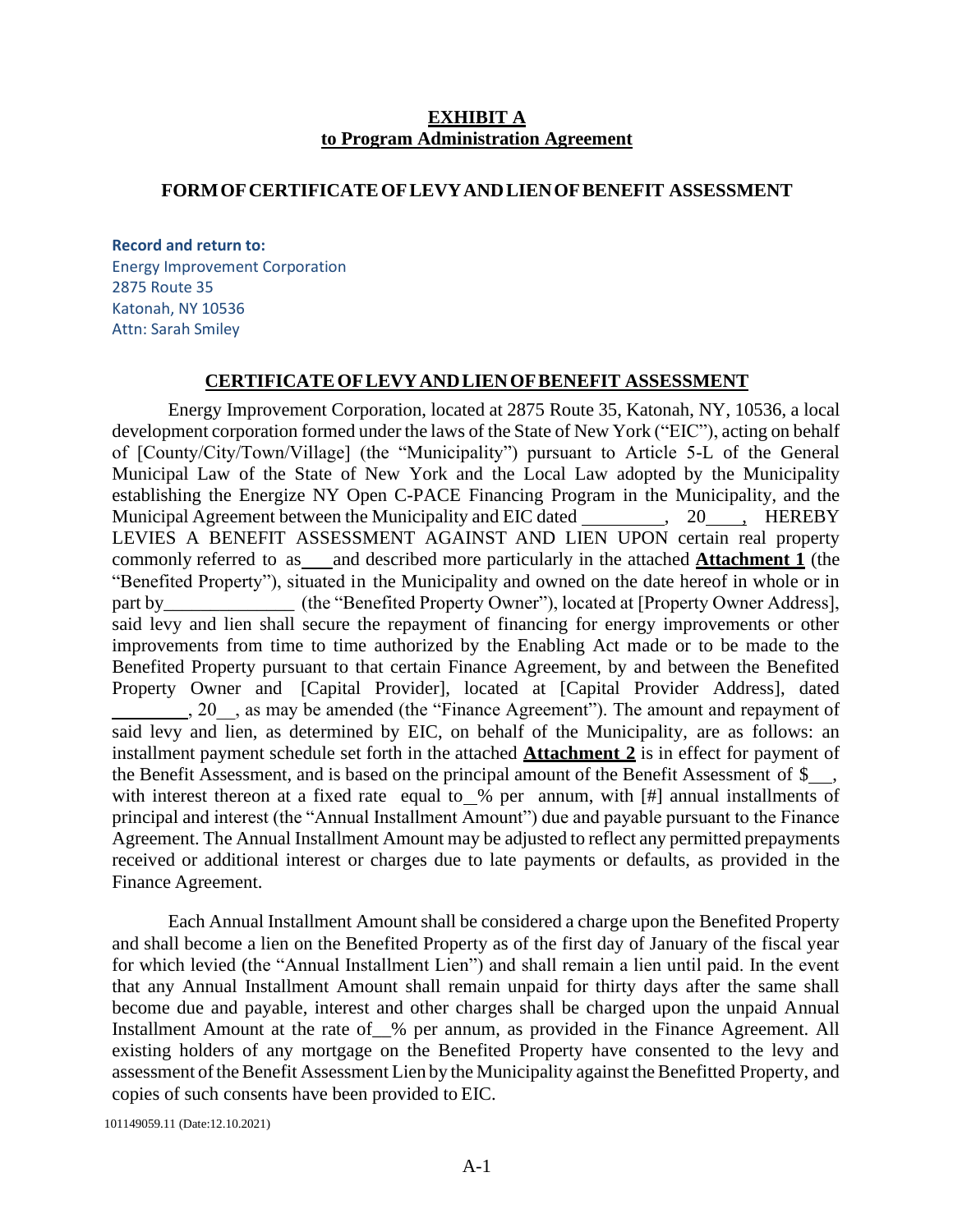At such time as the principal and interest payments of the Benefit Assessment have been satisfied and paid in full, a Satisfaction and Release of Benefit Assessment Lien shall be filed by EIC, on behalf of the Municipality, in the land records for the Municipality evidencing such release.

This Certificate constitutes a certificate of lien and is filed pursuant to the provisions of the Local Law to evidence a lien for the Benefit Assessment levied upon the Benefited Property for the special benefits conferred upon said Benefited Property by the energy improvements related thereto. Pursuant to the Act, this lien shall take precedence over all other liens or encumbrances except a lien for taxes of the Municipality on real property, municipal charges, or governmentally imposed assessments in respect of services or benefits to the Benefited Property, which liens shall have priority over this lien.

The portion of this Certificate which constitutes a levy of Benefit Assessment and notice of installment payment of Benefit Assessment is filed pursuant to the provisions of the Local Law and the General Municipal Law of the State of New York, as amended.

The filing of this Certificate is done pursuant to the Local Law No. of 20 of the Municipality, as such law may be amended from time to time, to Establish a Sustainable Energy Loan Program (OPEN C-PACE) and the Municipal Agreement, by and between the Energy Improvement Corporation (EIC) and the [MUNICIPALITY]. Accordingly, EIC is a constituted authority acting as an agent of the [MUNICIPALITY] and the recording of this lien shall be exempt from any charge, mortgage recording tax or other fee in the same manner as if recorded by the [MUNICIPALITY].

Effective this day of 3020

#### [SIGNATURE PAGES TO FOLLOW]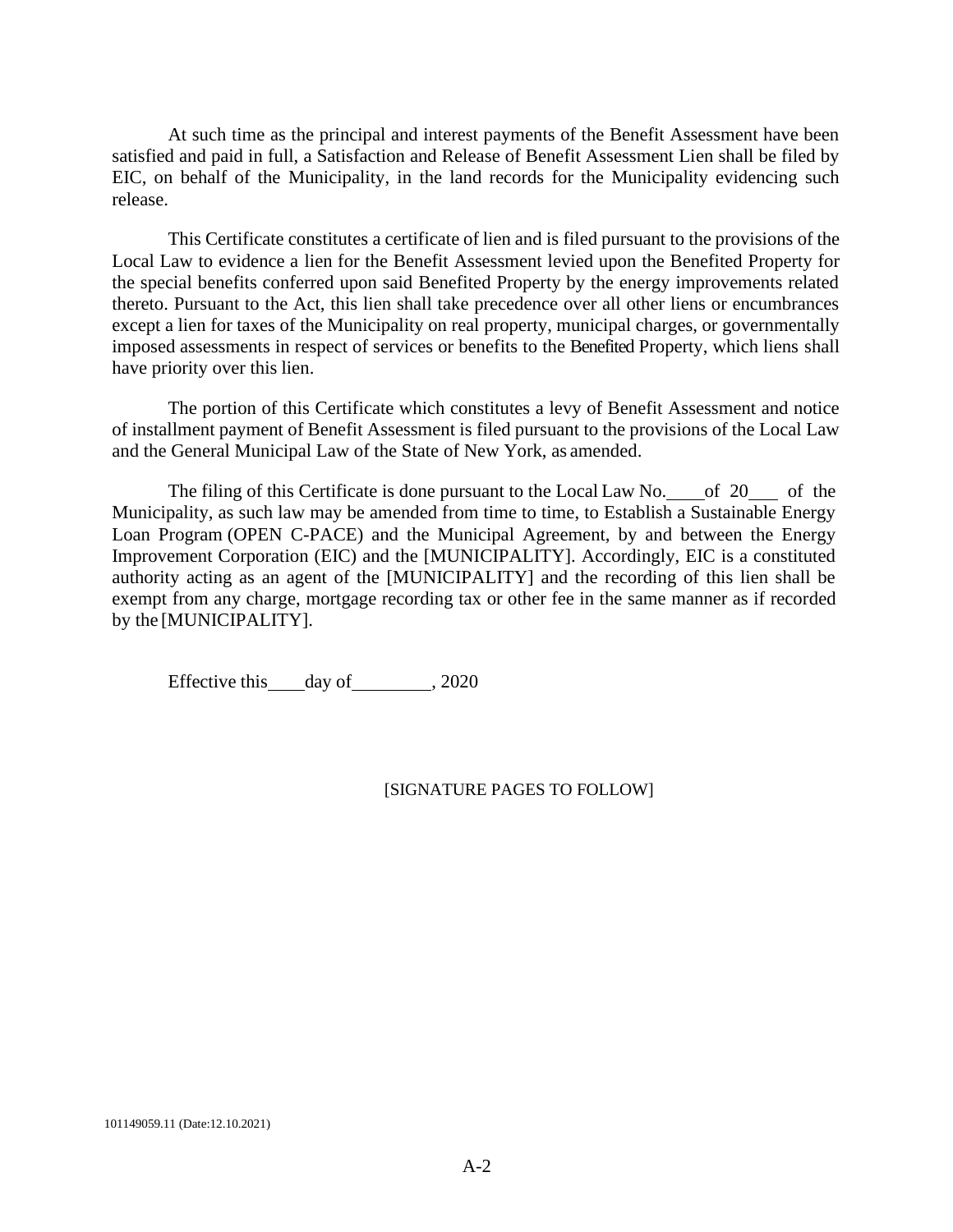### **ENERGY IMPROVEMENT CORPORATION**

By:

Name: Susan C. Morth Title: CEO

STATE OF NEW YORK  $)$ ) ss. COUNTY OF  $\qquad \qquad$  )

On the \_\_\_\_\_ day of \_\_\_\_\_\_\_\_\_\_\_, in the year 2020, before me, the undersigned, a Notary Public in and for said State, personally appeared<br>  $\Box$ , personally known to me or proved to me on the basis of satisfactory evidence to be the individual(s) whose name(s) is (are) subscribed to the within instrument and acknowledged to me that he/she/they executed the same in his/her/their capacity(ies), and that by his/her/their signature(s) on the instrument, the individual(s), or the person upon behalf of which the individual(s) acted, executed the instrument.

Notary Public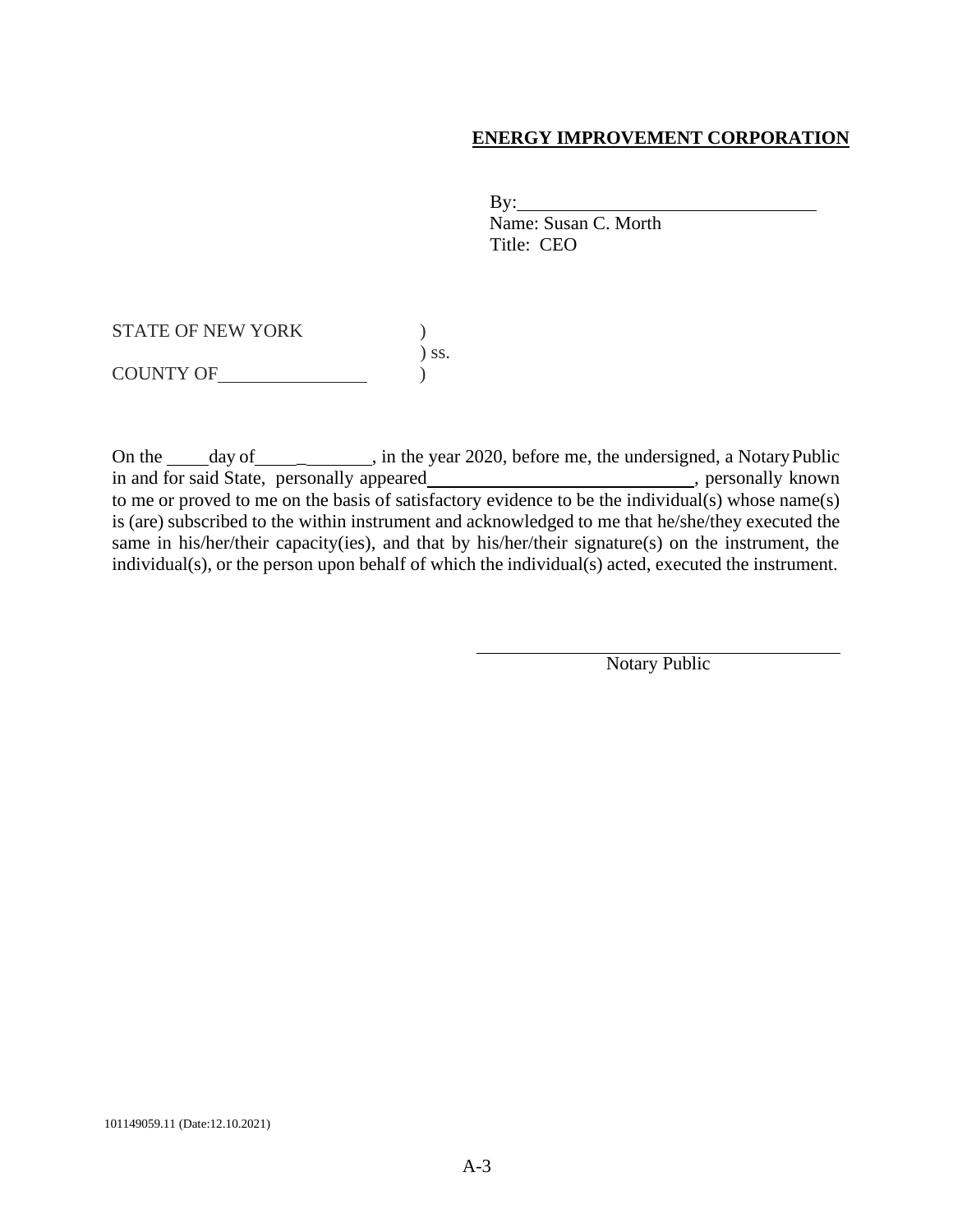Acknowledged and Agreed:

PROPERTY OWNER:

[PROPERTY OWNER NAME]

By:  $\qquad \qquad$ 

[Property Owner Name]

STATE OF NEW YORK  $\qquad \qquad$  ) ) ss. COUNTY OF  $\qquad \qquad \begin{array}{c}\n \downarrow \\
\downarrow \\
\downarrow \\
\downarrow\n \end{array}$ 

On the day of \_\_\_\_\_\_\_, in the year 2020, before me, the undersigned, a Notary Public in and for said State, personally appeared , personally known , personally known to me or proved to me on the basis of satisfactory evidence to be the individual(s) whose name(s) is (are) subscribed to the within instrument and acknowledged to me that he/she/they executed the same in his/her/their capacity(ies), and that by his/her/their signature(s) on the instrument, the individual(s), or the person upon behalf of which the individual(s) acted, executed the instrument.

Notary Public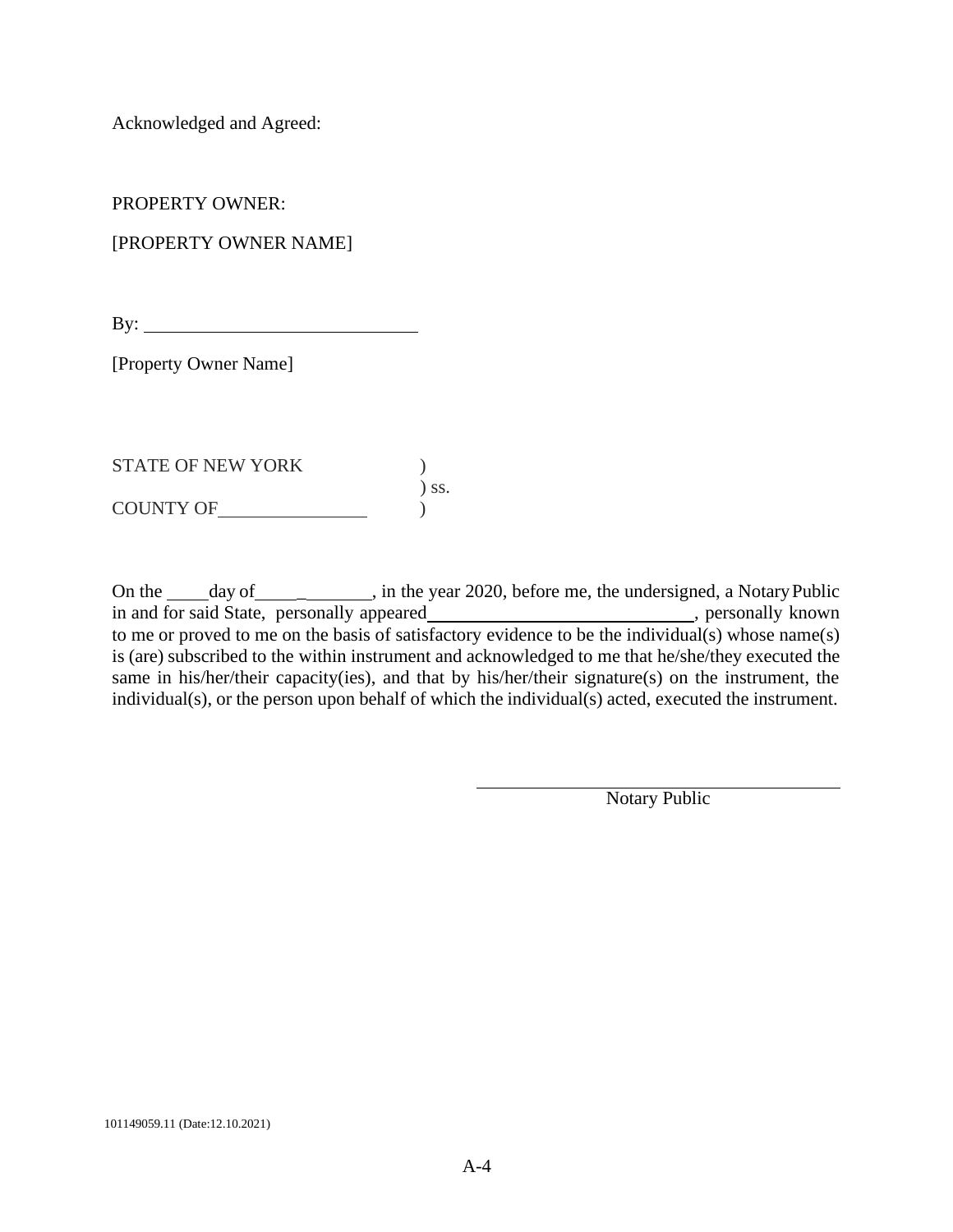# **Attachment 1 to Certificate of Levy - Property Description**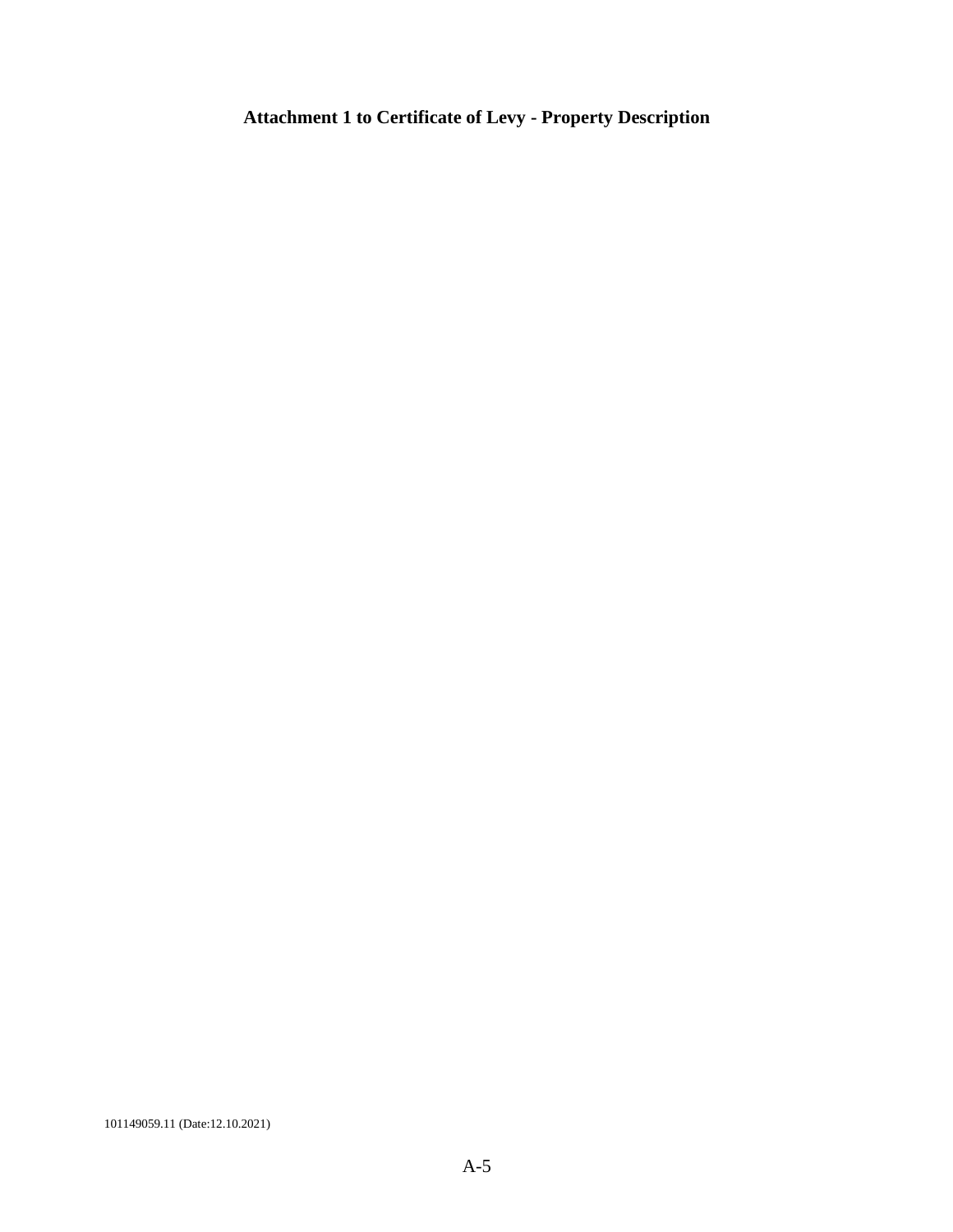# **Attachment 2 to Certificate of Levy - Payment Schedule**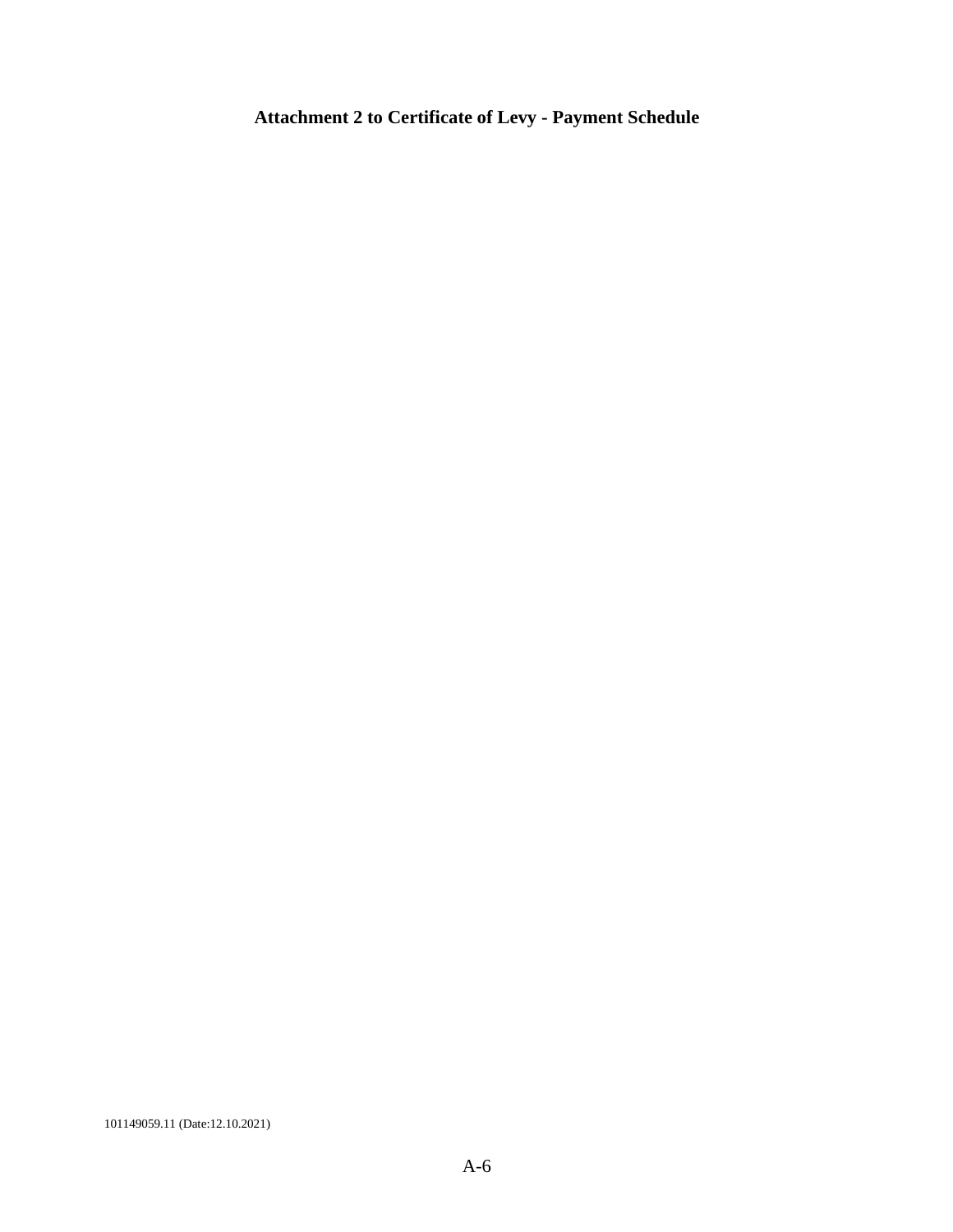#### **EXHIBIT B to Program Administration Agreement**

#### **FORM OF ASSIGNMENT OF BENEFIT ASSESSMENT LIEN**

**Record and return to:**

Energy Improvement Corporation 2875 Route 35 Katonah, NY 10536 Attn: Sarah Smiley

## **ASSIGNMENT OF BENEFIT ASSESSMENT LIEN**

KNOW ALL PERSONS BY THESE PRESENTS, that Energy Improvement Corporation, a local development corporation located at 2875 Route 35, Katonah, NY 10536, and formed under the laws of the State of New York (hereinafter referred to as "EIC" or the "Assignor"), acting on behalf of [County/City/Town/Village], a New York municipal corporation (the "Municipality"), pursuant to Article 5-L of the General Municipal Law of the State of New York and the Local Law adopted by the Municipality establishing the Energize NY Open C-PACE Financing Program in the Municipality, and the Municipal Agreement between the Municipality and EIC dated , 20 (the

"Municipal Agreement"), in consideration of One Dollar (\$1.00) and other valuable consideration, receipt of which is hereby acknowledged, hereby quit-claims, grants, bargains, sells, conveys, assigns, transfers and sets over unto [Capital Provider] (the "Assignee"), located at [Capital Provider Address], under that certain Finance Agreement, by and between the Benefited Property Owner and [Capital Provider] dated , 20, 420 , 420 , 420 , 420 , 420 , 420 , 420 , 420 , 420 , 420 , 420 , 420 , 420 , 420 , 420 , 420 , 420 , 420 , 420 , 420 , 420 , 420 , 420 , 420 , 420 , 420 , 420 , 420 , 420 as may be amended (the "Finance Agreement"), without warranty and without recourse, all of its right, title and interest in and to that certain Benefit Assessment Lien and each Annual Installment Lien and the debts secured thereby together with such interest, fees, and expenses of collection as may be provided by law, filed by EIC, on behalf of the Municipality, on the land records, on property owned on the date hereof in whole or in part by and as described on **Attachment 1** and also commonly referred to as \_\_\_\_\_\_\_\_\_\_\_\_\_\_\_\_\_\_\_\_\_\_, filed simultaneously herewith and made a part hereof (the "Benefit Assessment Lien"), to have and to hold the same unto the said Assignee, its successor and assigns forever.

This Assignment is made, given, and executed pursuant to the authority granted to Assignor as agent of the Municipality pursuant to Article 5-L of the General Municipal Law of the State of New York, the Local Law, and the Municipal Agreement.

By execution of this Assignment, the Assignor assigns to Assignee, and the Assignee assumes, all of the rights at law or in equity, obligations, powers and duties as the Assignor or the Municipality would have with respect to the Benefit Assessment Lien, if the Benefit Assessment Lien had not been assigned with regard to precedence and priority of such Benefit Assessment Lien, the accrual of interest, charges, fees and expenses of collection, pursuant to the LocalLaw.

101149059.12 (Date:12.10.2021) This Assignment by the Assignor is absolute and irrevocable and the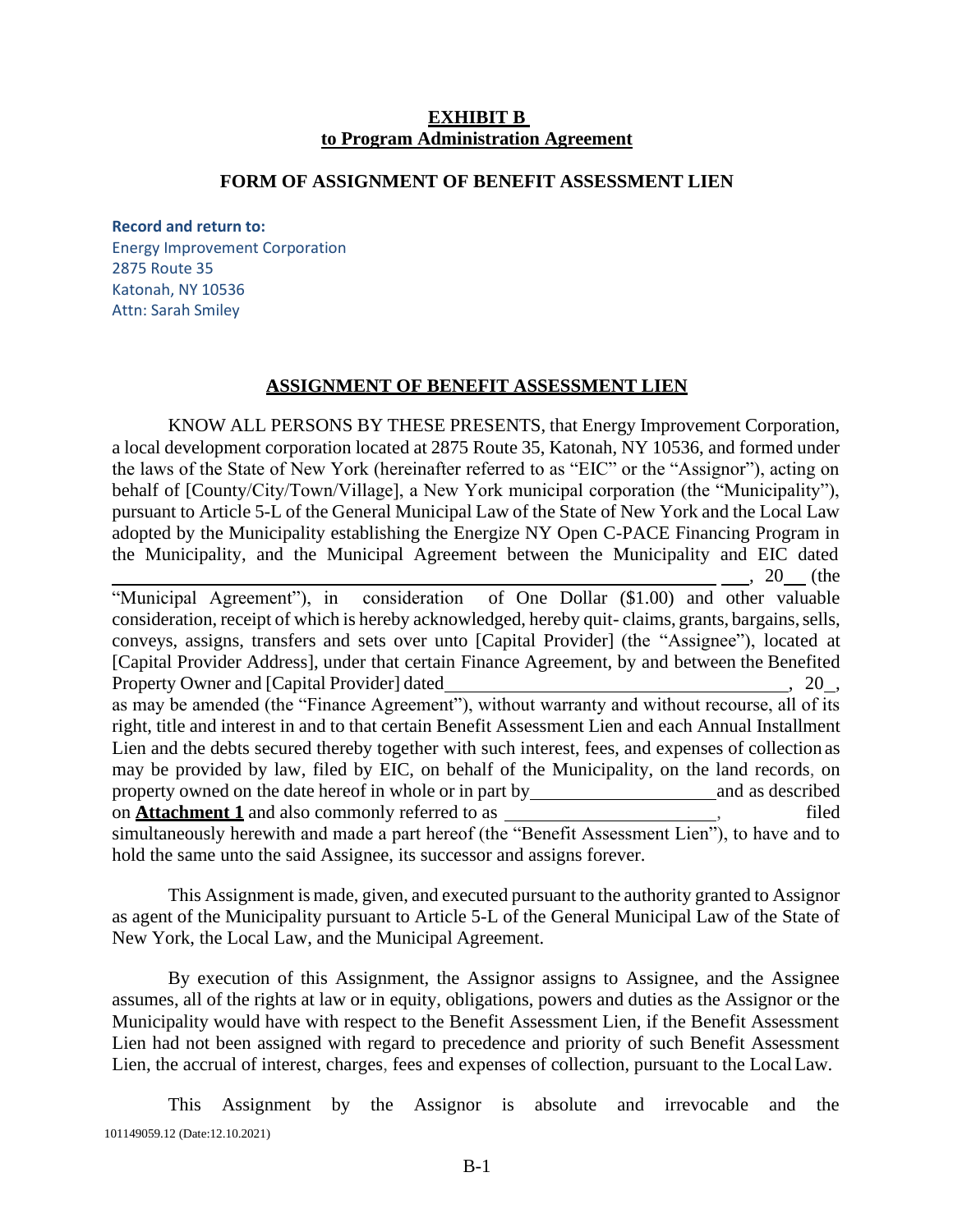[County/City/Town/Village] shall retain no interest, reversionary or otherwise, in the Benefit Assessment Lien.

The filing of this Assignment is done pursuant to the Local Law No. of 20 of the Municipality, as such law may be amended from time to time, to Establish a Sustainable Energy Loan Program (OPEN C-PACE) and the Municipal Agreement, by and between the Energy Improvement Corporation (EIC) and the [MUNICIPALITY]. Accordingly, EIC is a constituted authority acting as an agent of the [Municipality] and the recording of this Assignment shall be exempt from any charge, mortgage recording tax or other fee in the same manner as if recorded by the [MUNICIPALITY].

Effective this day of 3020.

## [SIGNATURE PAGES TO FOLLOW]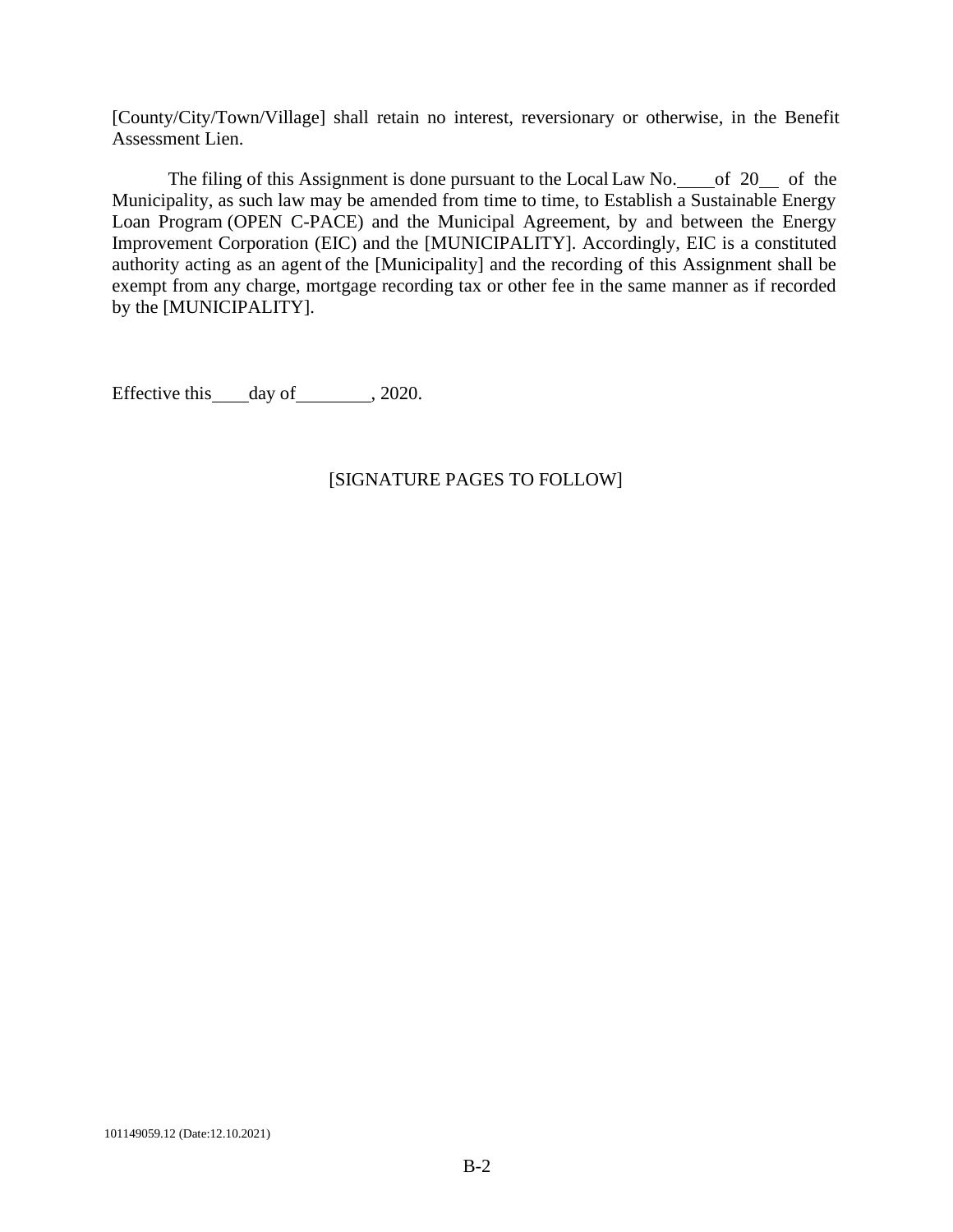#### ASSIGNOR:

### **ENERGY IMPROVEMENT CORPORATION**

 $By:$ Name: Susan C. Morth Title: CEO

STATE OF NEW YORK  $)$ ) ss. COUNTY OF )

On the <u>day of definition</u>, in the year 2020, before me, the undersigned, a Notary Public in and for said State, personally appeared\_\_\_\_\_\_\_\_\_\_\_\_\_\_\_\_\_\_\_\_\_\_\_\_\_\_\_\_, personally known to me or proved to me on the basis of satisfactory evidence to be the individual(s) whose name(s) is (are) subscribed to the within instrument and acknowledged to me that he/she/they executed the same in his/her/their capacity(ies), and that by his/her/their signature(s) on the instrument, the individual(s), or the person upon behalf of which the individual(s) acted, executed the instrument.

Notary Public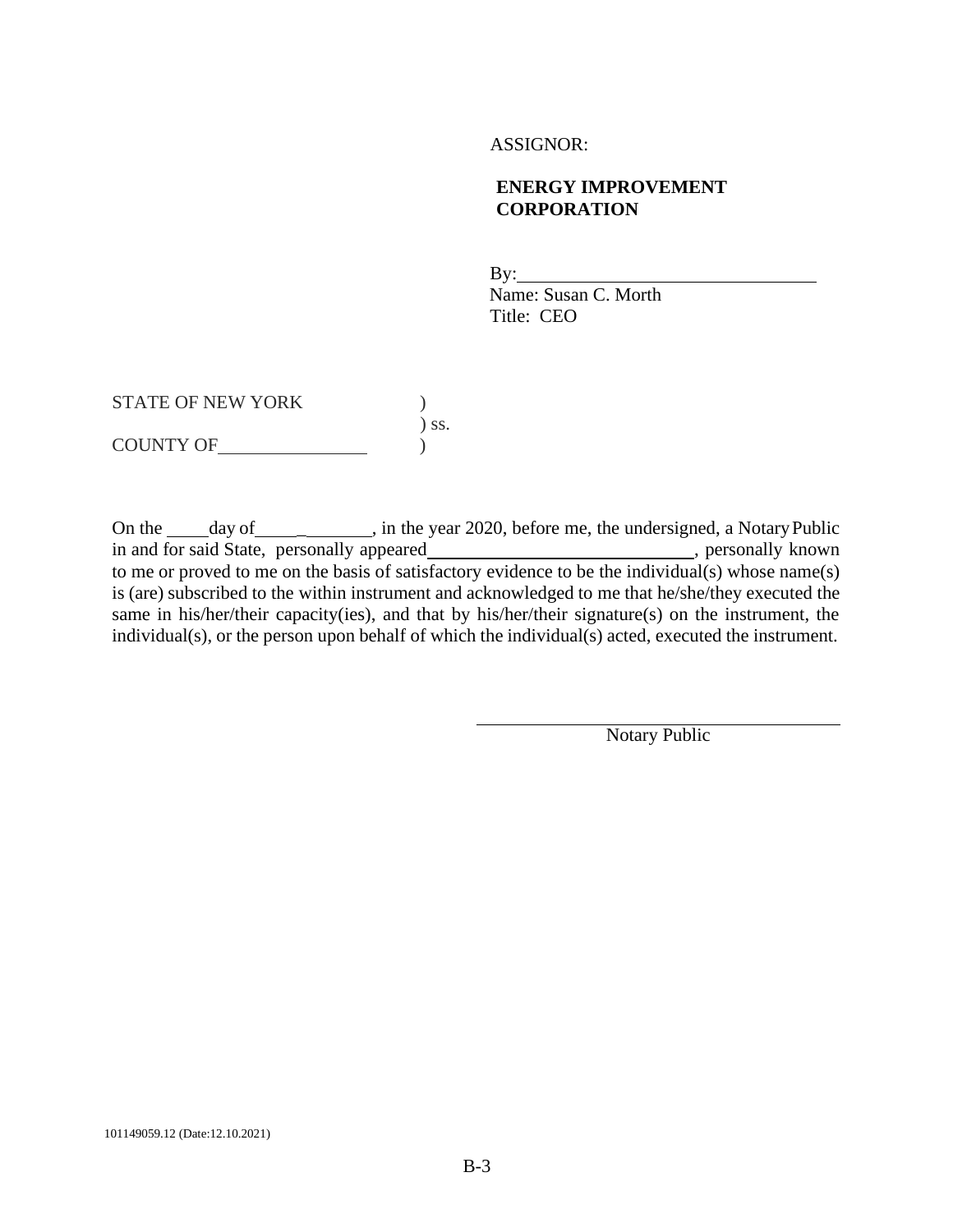Acknowledged and Agreed:

# **[CAPITAL PROVIDER]**

B<u>Y:</u>

[Capital Provider]

STATE OF NEW YORK  $)$ ) ss. COUNTY OF  $\qquad \qquad$  )

On the \_\_\_\_\_ day of \_\_\_\_\_\_\_\_\_\_\_, in the year 2020, before me, the undersigned, a Notary Public in and for said State, personally appeared\_\_\_\_\_\_\_\_\_\_\_\_\_\_\_\_\_\_\_\_\_\_\_\_\_\_\_\_, personally known to me or proved to me on the basis of satisfactory evidence to be the individual(s) whose name(s) is (are) subscribed to the within instrument and acknowledged to me that he/she/they executed the same in his/her/their capacity(ies), and that by his/her/their signature(s) on the instrument, the individual(s), or the person upon behalf of which the individual(s) acted, executed the instrument.

Notary Public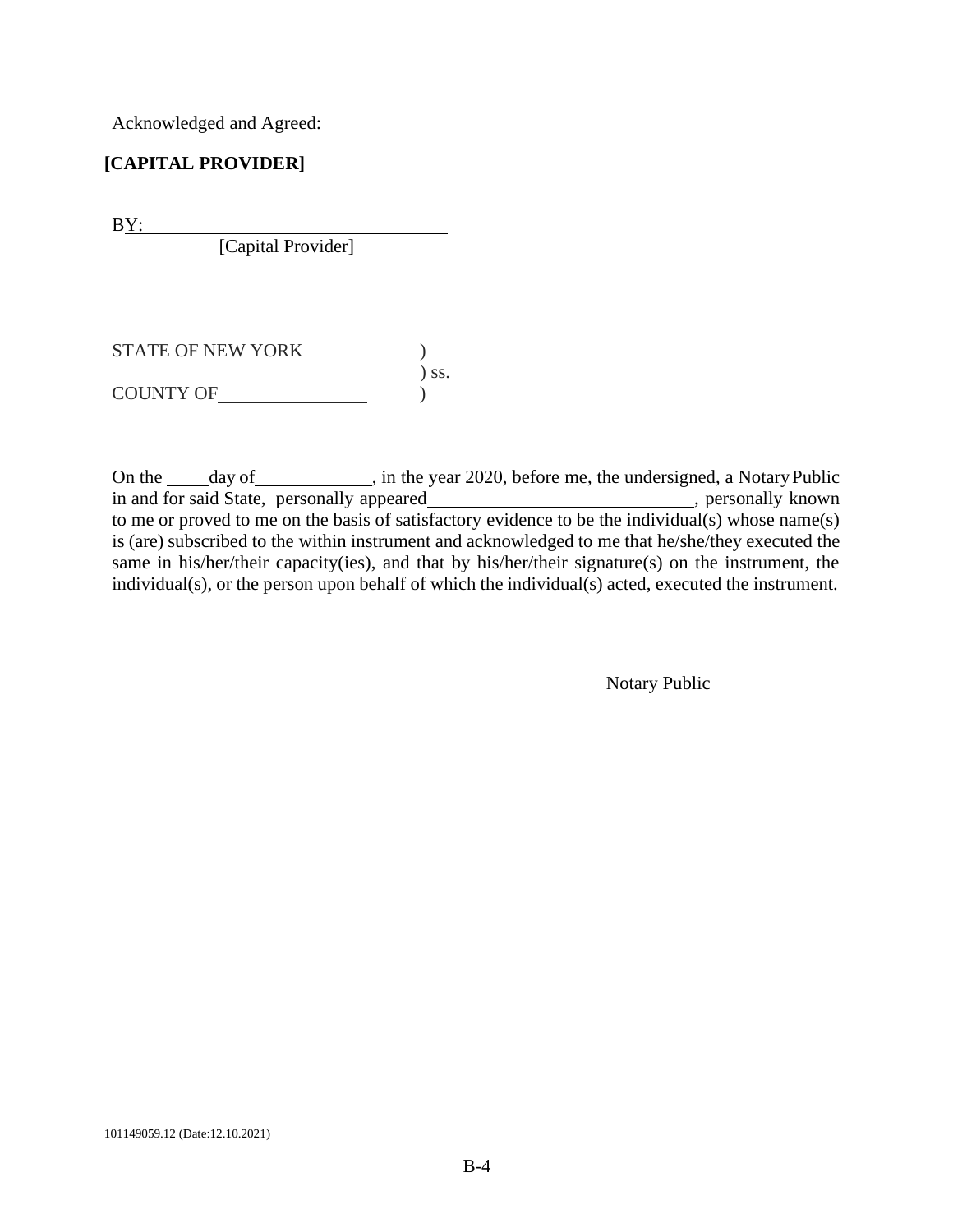**Attachment 1 to Assignment of Benefit Assessment Lien - Property Description**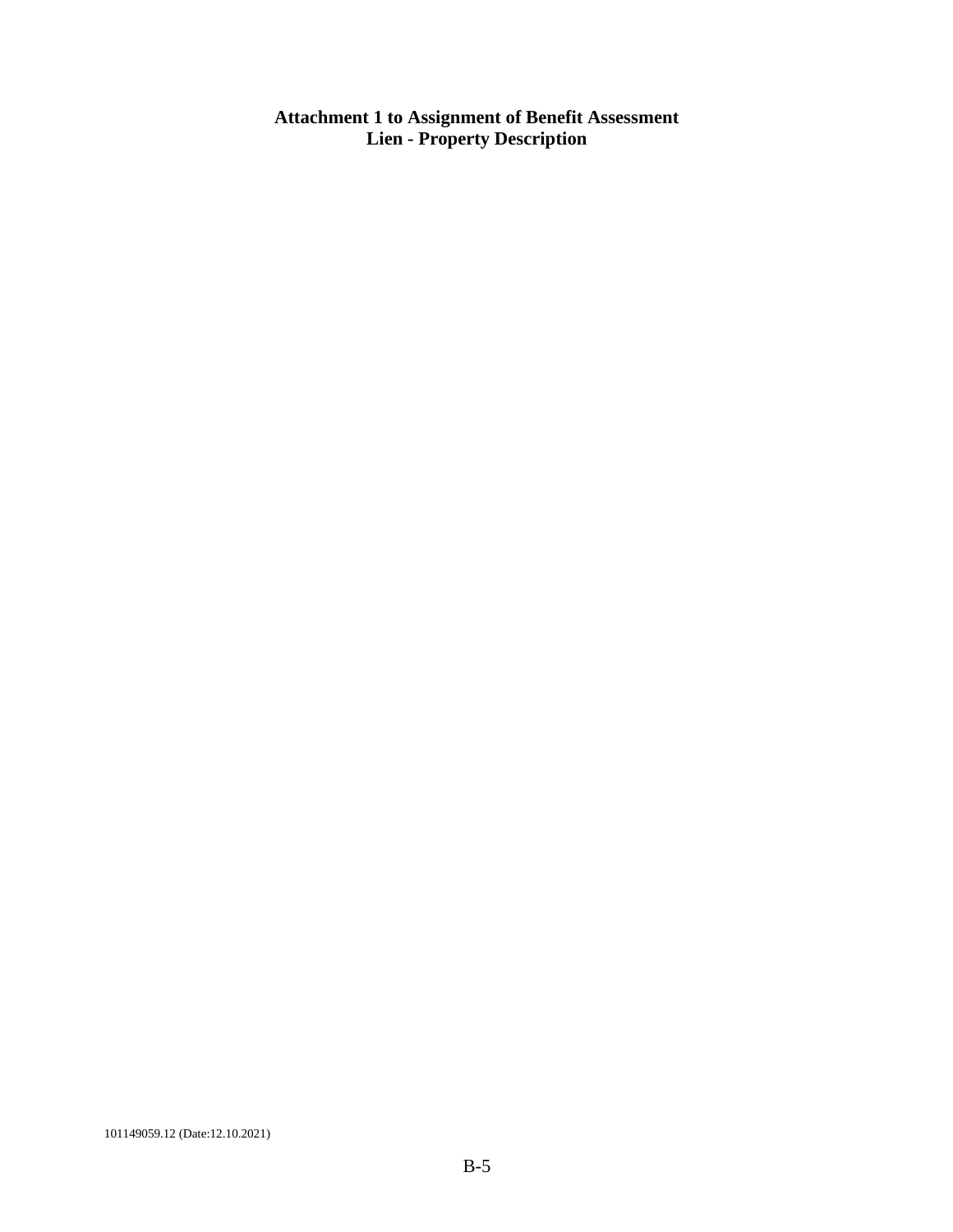# **EXHIBIT C to Program Administration Agreement**

# **FORM OF CONSENT OF MORTGAGE HOLDERS**

| Date:  |  |
|--------|--|
|        |  |
| Owner: |  |
|        |  |
| APN:   |  |
|        |  |
|        |  |
|        |  |

This Mortgage Holder Consent to Benefit Assessment (this "Consent") is given by the undersigned entity, which is a mortgage holder ("Mortgage Holder") on the above-referenced property (the "Property") with respect to the above-referenced loan (the "Loan").

# RECITALS

Mortgage Holder is hereby notified that the above-referenced owner of the Property (the "Property Owner") intends to finance installation on the Property of certain energy efficiency and/or renewable energy improvements that will be permanently fixed to the Property (the "Authorized Improvements") by participating in the Energize NY Open C-PACE Financing Program (the "Program"), sponsored by the Municipality. New York State General Municipal Law Article 5-L authorizes municipal corporations to create a sustainable energy financing program, such as the Program, to provide loans to property owners to achieve statewide energy efficiency and renewable energy goals, reduce greenhouse gas emissions and mitigate the effect of global climate change, and advance a clean energy economy.

Mortgage Holder understands that, as a result of an agreement between Energy Improvement Corporation ("EIC"), on behalf of the Municipality, and the Property Owner, the Benefit Assessment will be levied on the Property, and that the Benefit Assessment will be collected in installments in the same manner as and subject to the same remedies and lien priorities as real property taxes or municipal charges.

### CONSENT

The undersigned hereby represents that it is authorized to execute this Consent on behalf of Mortgage Holder. Mortgage Holder hereby confirms:

101149059.11 (Date: 12.10.2021) Mortgage Holder understands that, as a result of an agreement between EIC, on behalf of the Municipality, and the Property Owner, the Benefit Assessment described herein will be levied on the Property, and that the Benefit Assessment will be collected in installments in the same manner as and subject to the same remedies and lien priorities as real property taxes or municipal charges. Mortgage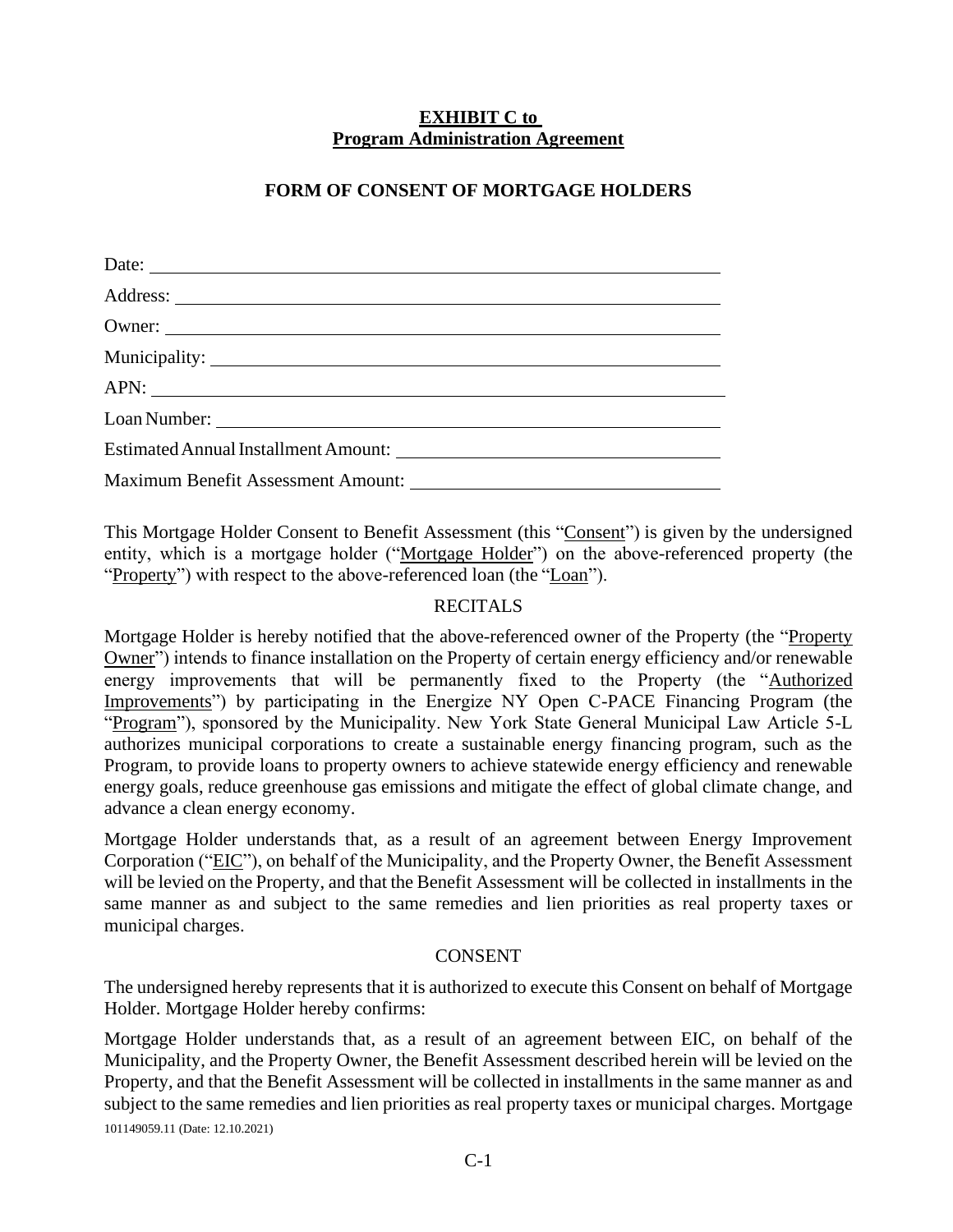Holder acknowledges that each annual installment in respect of the Benefit Assessment shall create an Annual Installment Lien, and if such annual installment is not paid when due, each Annual Installment Lien shall constitute a statutory lien on the Property that is superior to the lien of the Loan.

Mortgage Holder acknowledges that the Benefit Assessment constitutes a statutory lien on the Property that is superior to the lien of the Loan.

This Consent shall not prohibit Mortgage Holder from pursuing any and all rights and remedies available to collect from Property Owner all amounts due to it under the Loan documents. Mortgage Holder shall have the right to cure any nonpayment by Property Owner of real property taxes and assessments (including the Benefit Assessment) to the same extent as Mortgage Holder has a right to cure nonpayment of real property taxes.

Mortgage Holder agrees that the levy of the Benefit Assessment will not constitute an event of default or trigger the exercise of any remedies under the Loan documents.

Mortgage Holder hereby acknowledges that the Property Owner and the Municipality will rely on the representation and consent of Mortgage Holder set forth in this Consent.

Dated this  $\_\$ {day \ of \\_\\_\\_\\_}, 20 $\_\_\_\$ 

MORTGAGE HOLDER: [MORTGAGE HOLDER NAME]

 $By:$ 

Name: Title: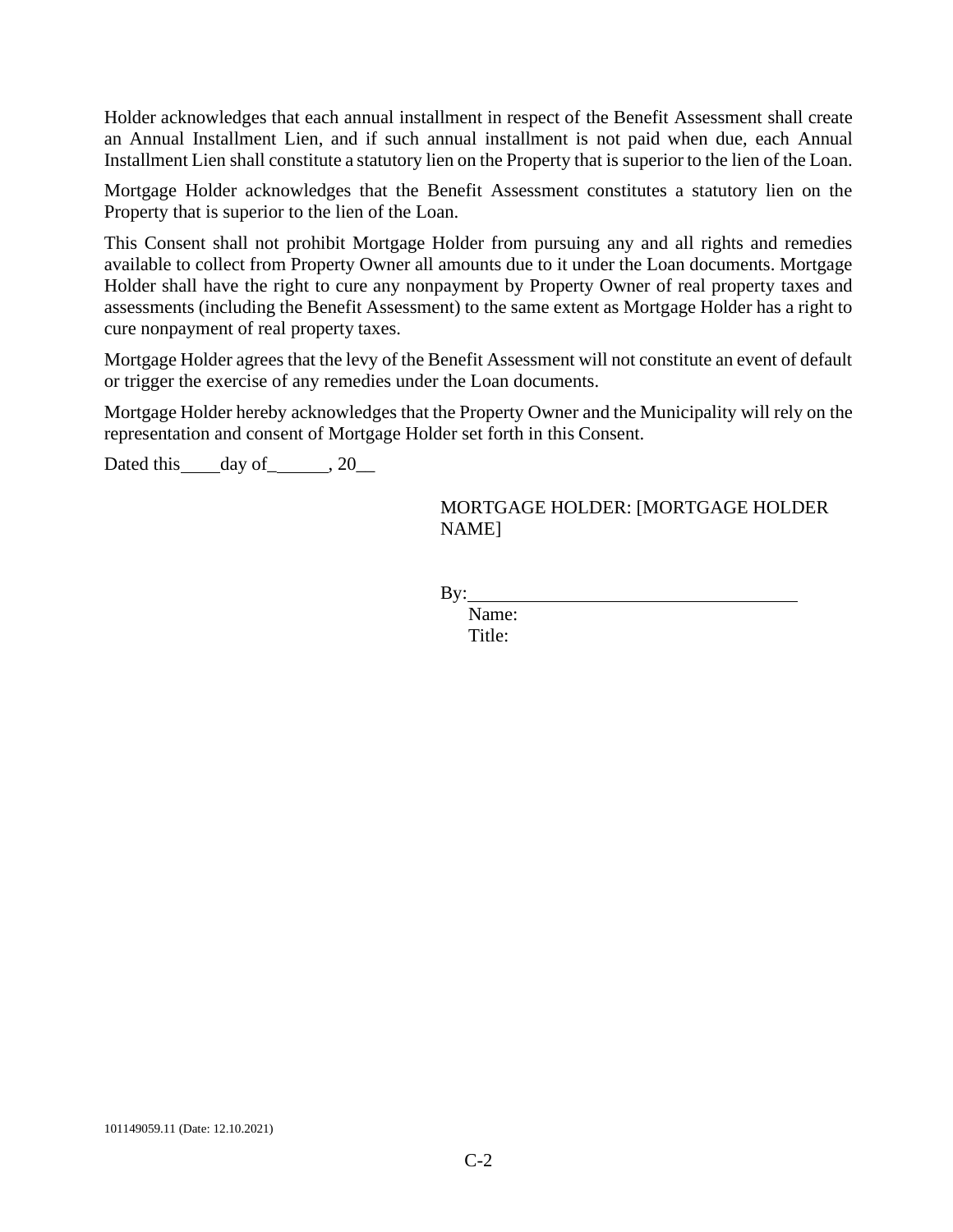# STATE OF NEW YORK  $)$ ) ss. COUNTY OF )

On the <u>J</u> day of \_\_\_\_, in the year 20<sub>\_\_</sub>, before me, the undersigned, a NotaryPublic in and for said State, personally appeared \_\_\_\_\_\_\_\_\_\_\_, personally known to me or proved to me on the basis of satisfactory evidence to be the individual(s) whose name(s) is (are) subscribed to the within instrument and acknowledged to me that he/she/they executed the same in his/her/their capacity(ies), and that by his/her/their signature(s) on the instrument, the individual(s), or the person upon behalf of which the individual(s) acted, executed the instrument.

Notary Public